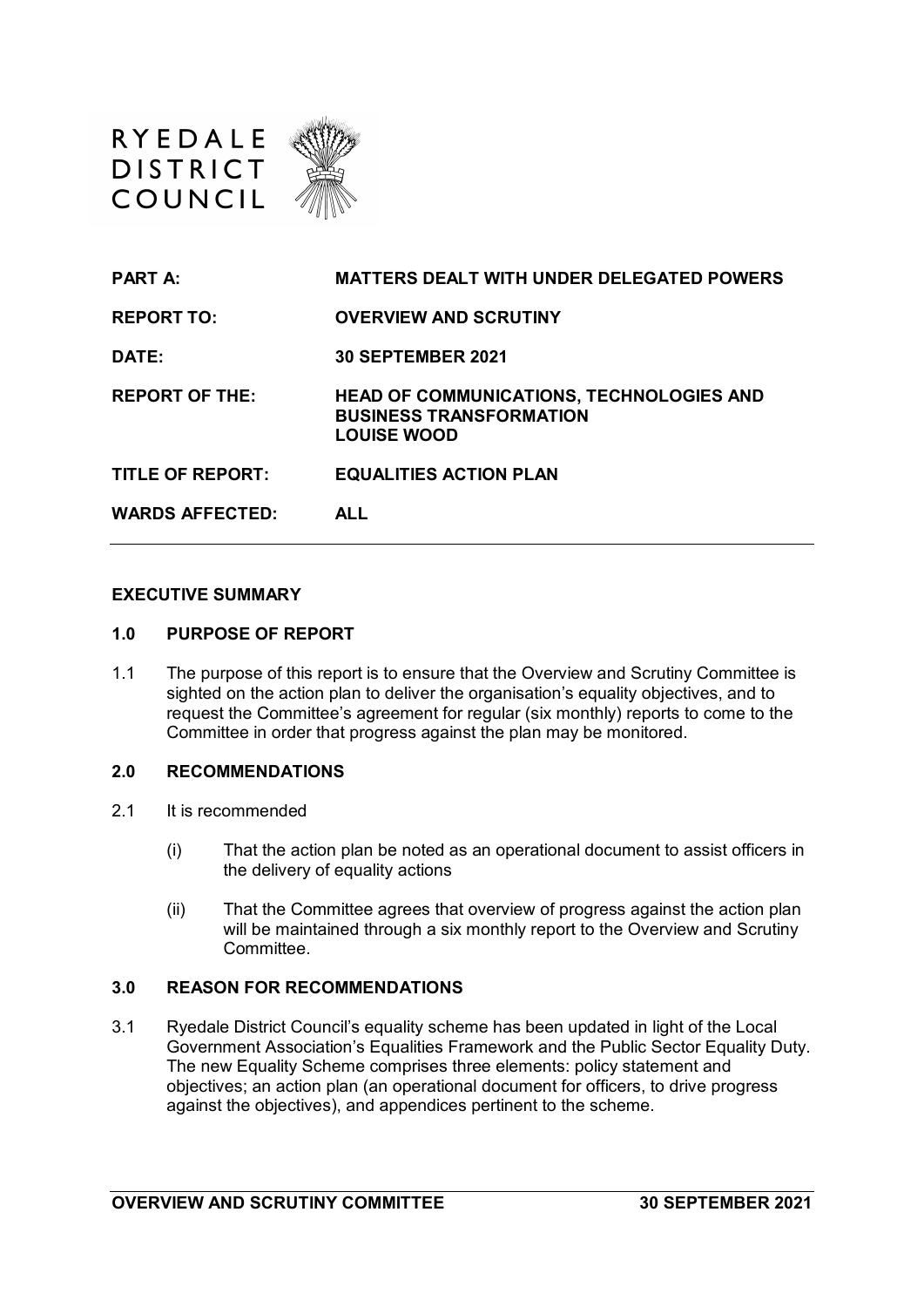- 3.2 The policy and objectives constitutes the policy element of the Equality Scheme, and in consequence, this will be put forward for consideration by the Policy and Resources Committee in September 2021 as a Part B item, which will subsequently go to Full Council.
- 3.3 The subsequent monitoring of the Council's activities to deliver objectives would fall within the remit of the Overview and Scrutiny Committee, hence the proposal is for six monthly reports to come to this Committee in order that Elected Members may be sighted on progress, and may raise any matters connected with the timely delivery of the equality action plan as appropriate.

#### **4.0 SIGNIFICANT RISKS**

4.1 There are no significant risks associated with adopting the recommendations set out in this paper.

#### **5.0 POLICY CONTEXT AND CONSULTATION**

- 5.1 The Council's Equality Scheme, of which the action plan is a part, has been developed to meet the requirements of the Equality Act 2010 and the Public Sector Equality Duty.
- 5.2 The Equality Scheme, including the action plan, draws significantly upon the Local Government Equality Framework 2020, which sets out a structure for local authorities to assess and enhance their equalities position.
- 5.3 The findings of the Equalities Task Group, a sub-group of the Overview and Scrutiny Committee, have been fully taken into account in the drafting of the new Equality Scheme of which the action plan is a key part.
- 5.4 Staff views have also been taken into consideration in the preparation of the action plan.

#### **REPORT**

#### **6.0 REPORT DETAILS**

- 6.1 The Council's Equality Scheme required significant revision to update the scheme and align activity with the Local Government Association Equality Framework and the Council's legal duties under the Public Sector Equality Duty. This was recognised by the Scrutiny Committee Equalities Task Group in its interim report.
- 6.2 This work has been carried out and the resulting Equality Scheme comprises three elements: a policy statement and objectives; an action plan, and appendices pertinent to the scheme. The first (policy) element will be considered by the Policy and Resources Committee. The latter two elements are operational documents to be used by officers to enact the objectives and support progress on the equality. diversity and inclusion agenda.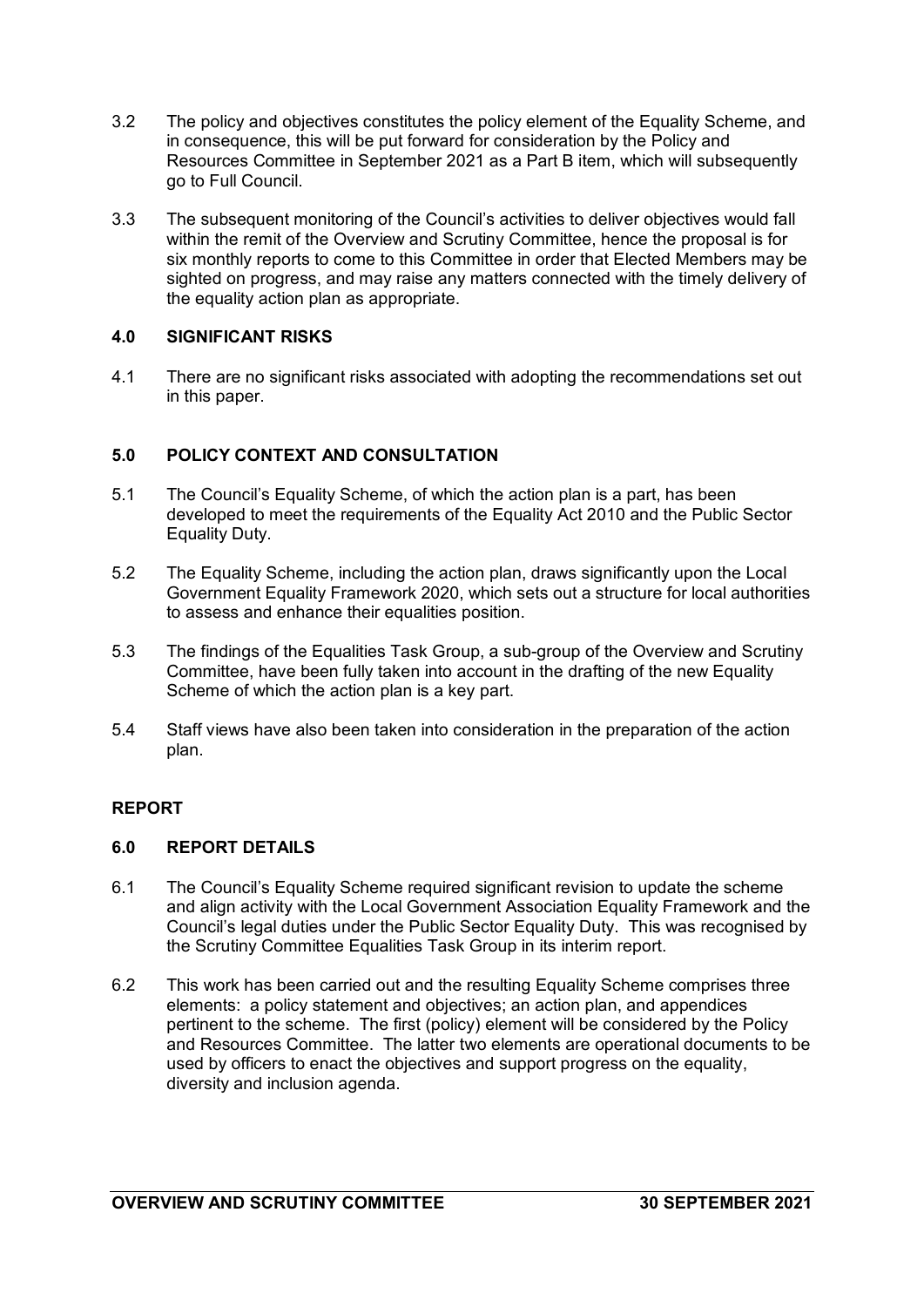- 6.3 The Council is committed to continuous improvement on the equality, diversity and inclusion agenda, and to making progress against its objectives. It is therefore important that objectives are "operationalized" (which is the purpose of the action plan element of the Equality Scheme) and that this progress is reported regularly and transparently.
- 6.4 For this reason, it is requested that the Overview and Scrutiny Committee agree to accept six monthly reports on the Equality Scheme, in order that this important agenda be kept under review by Elected Members.

#### **7.0 IMPLICATIONS**

- 7.1 The following implications have been identified:
	- a) Financial

There is no direct financial implication from the adoption of the recommendation that Overview and Scrutiny Committee keep the action plan under review. Any resource requirement associated with the delivery of the action plan will be incorporated within the organisation's Financial Strategy.

b) Legal

Adoption and publication of the Equality Scheme, and annual progress against it, will bring Ryedale District Council into alignment with its legal responsibilities under the Public Sector Duty.

c) Other

The purpose of the Equality Scheme is to enhance the Council's position and activity around the equality, diversity and inclusion agenda. Reporting regularly on progress made will help to demonstrate the Council's commitment in this area – which is a factor within the Local Government Association's Equality Framework.

#### **Author: Louise Wood Head of Communications, Technologies and Business Transformation Telephone: 01653 600666 ext: 43223 Email: [Louise.Wood@ryedale.gov.uk](mailto:Louise.Wood@ryedale.gov.uk)**

#### **Background Papers:**

The policy and objectives element of the Equalities Scheme will be published as part of the Agenda Pack for the Policy and Resources Committee meeting of 23 September 2021.

The LGA Equality Framework 2020 (current) version is available at: [https://www.local.gov.uk/our-support/guidance-and-resources/equality-frameworks/equality](https://www.local.gov.uk/our-support/guidance-and-resources/equality-frameworks/equality-framework-local-government)[framework-local-government](https://www.local.gov.uk/our-support/guidance-and-resources/equality-frameworks/equality-framework-local-government)

The interim report of the Scrutiny Committee Equalities Task Group is available at: [https://democracy.ryedale.gov.uk/documents/b6974/Late%20papers%2003rd-Oct-](https://democracy.ryedale.gov.uk/documents/b6974/Late%20papers%2003rd-Oct-2019%2018.30%20Overview%20and%20Scrutiny%20Committee.pdf?T=9)[2019%2018.30%20Overview%20and%20Scrutiny%20Committee.pdf?T=9](https://democracy.ryedale.gov.uk/documents/b6974/Late%20papers%2003rd-Oct-2019%2018.30%20Overview%20and%20Scrutiny%20Committee.pdf?T=9) pp9-10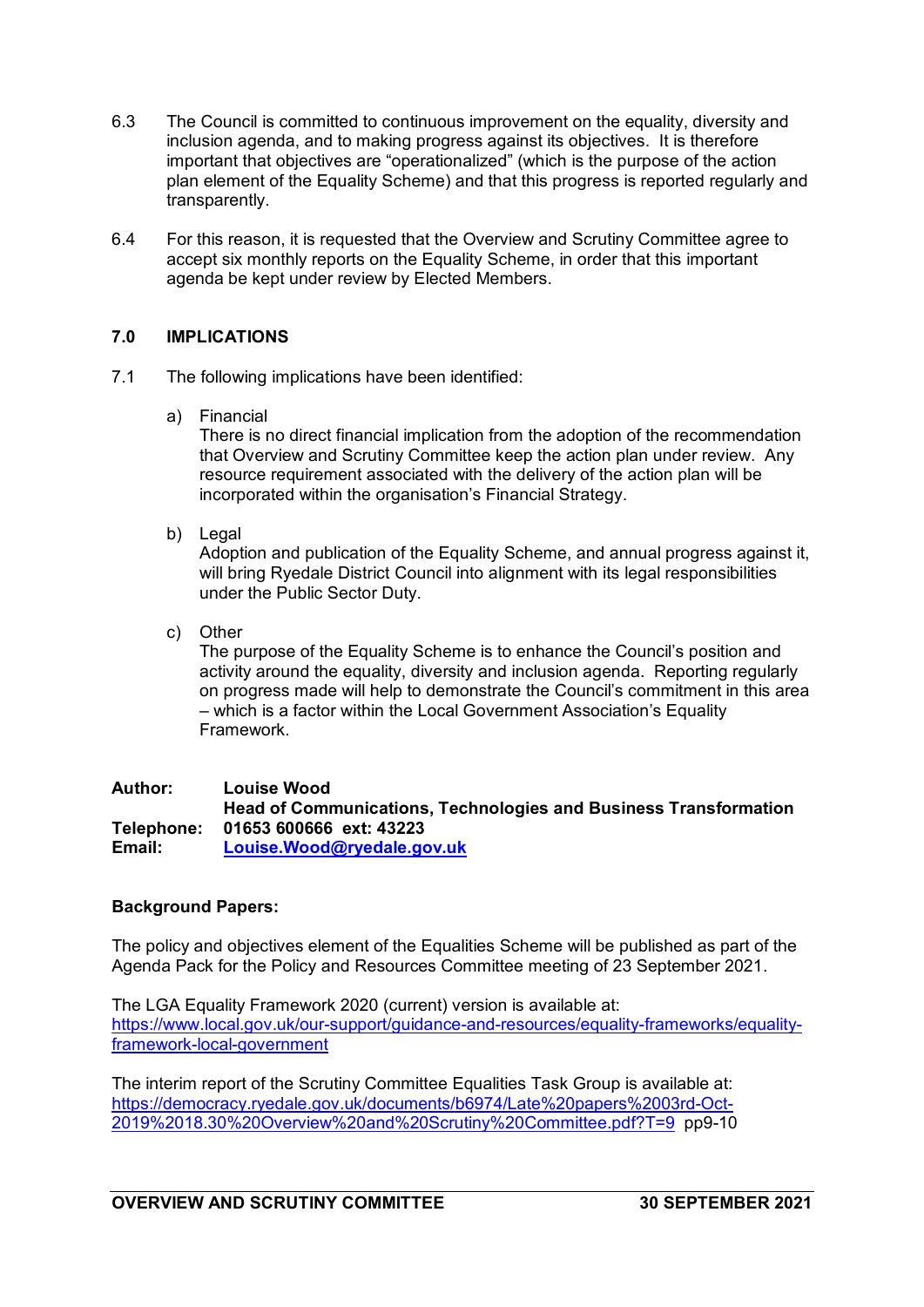

**EQUALITIES SCHEME**

# **Equality action plan for 2021-2023 with appendices**

| <b>Author</b>    | Head of Communications, Technologies and Business Transformation                                                                                                                                                              |
|------------------|-------------------------------------------------------------------------------------------------------------------------------------------------------------------------------------------------------------------------------|
| <b>SMB owner</b> | Head of Communications, Technologies and Business Transformation                                                                                                                                                              |
| <b>Version</b>   | 1.0                                                                                                                                                                                                                           |
| <b>Status</b>    | This document forms part of Ryedale District Council's overall<br><b>Equality Scheme</b><br>It is an operational document provided to Overview and Scrutiny<br>Committee for information to give assurance that the equality, |
|                  | diversity and inclusion agenda is being operationalized in line with<br>the Local Government Association Equalities Framework and the<br><b>Public Sector Equality Duty</b>                                                   |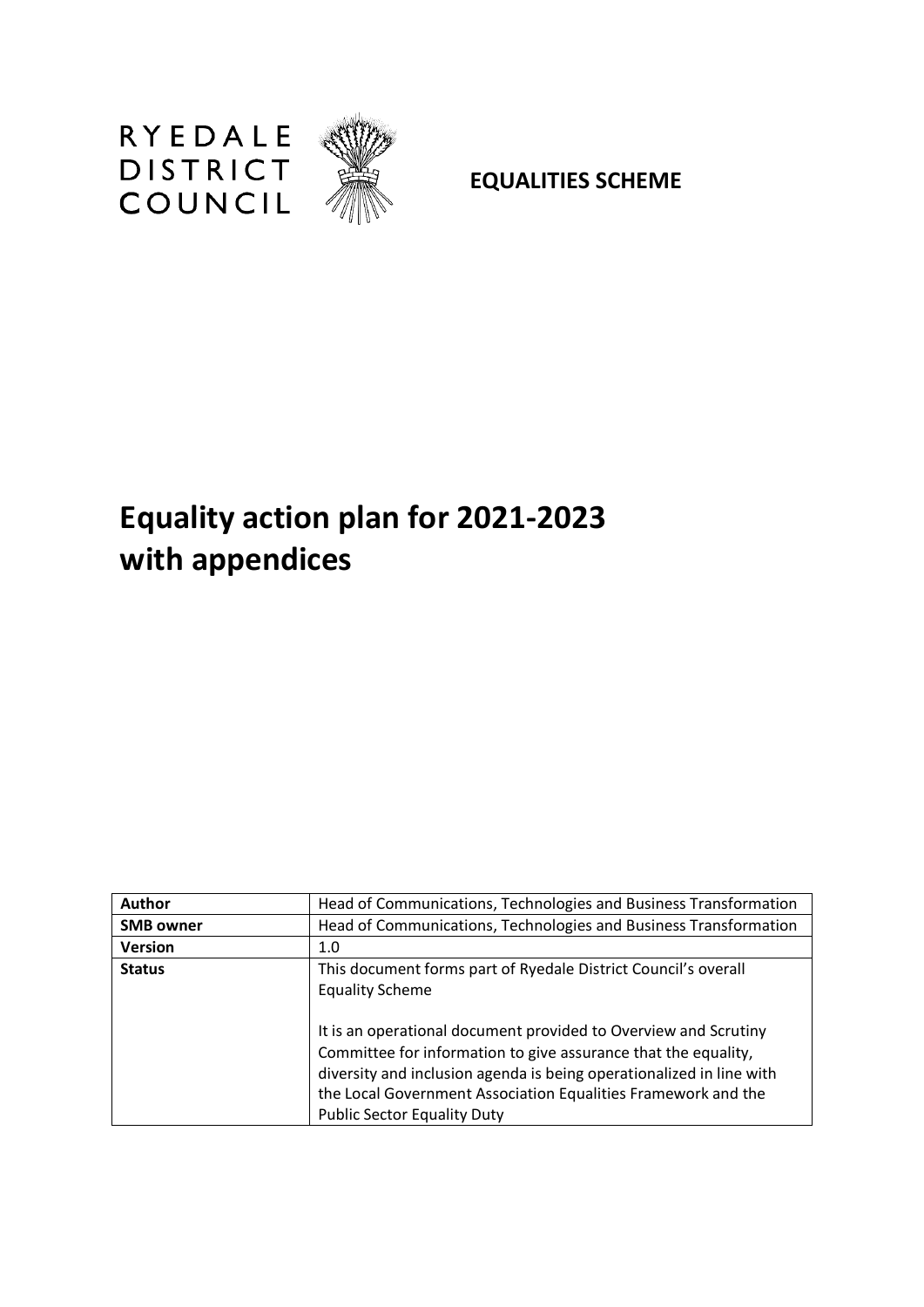## Action plan Understanding and working with our communities

Objective 1: We will improve our understanding of our communities by gathering, analysing and sharing profile data, which can be used for evidencebased decision-making

#### **Where we are now**

- Community profile information has been gathered for five community areas of Helmsey, Kirkbymoorside, Pickering, Malton and Norton. The information includes: population by sex, vulnerability, benefits, housing type, energy rating, vehicle ownership, community actions, employment occupation types
- Co-location arrangements are in place with DWP and North Yorkshire Police to facilitate jointworking on community issues (eg hate crime and anti-social behaviour)
- Community Connect Partnership in place to facilitate information-sharing about community need across the partnership
- Parish Council meeting in place to facilitate information-sharing on community issues
- Community Link Team attends parish meetings to gather intelligence of community sentiment and issues
- Information governance arrangements in place, including policies and data sharing agreements with North Yorkshire County Council and North Yorkshire Police Joint working in various fora, and with a range of partners, to share information and address matters of adult and child safeguarding, public health and public safety

| Activity                                  | Timing | Measure               |
|-------------------------------------------|--------|-----------------------|
| Establish platform for publication of     | 2021   | Platform available;   |
| stage 1 community profile and equality    |        | basic demographic     |
| information                               |        | information           |
|                                           |        | published             |
| Establish log-ons and promote use of      | 2021/2 | All service managers  |
| platform amongst service leads internally |        | able to access;       |
| to aid in decision-making                 |        | publicity issued; BOB |
|                                           |        | page available        |
| Review data-sharing agreements            | 2021/2 | Report provided to    |
| amongst key partners and gaps             |        | SMB setting out data- |
| addressed                                 |        | sharing agreements    |
|                                           |        | in place              |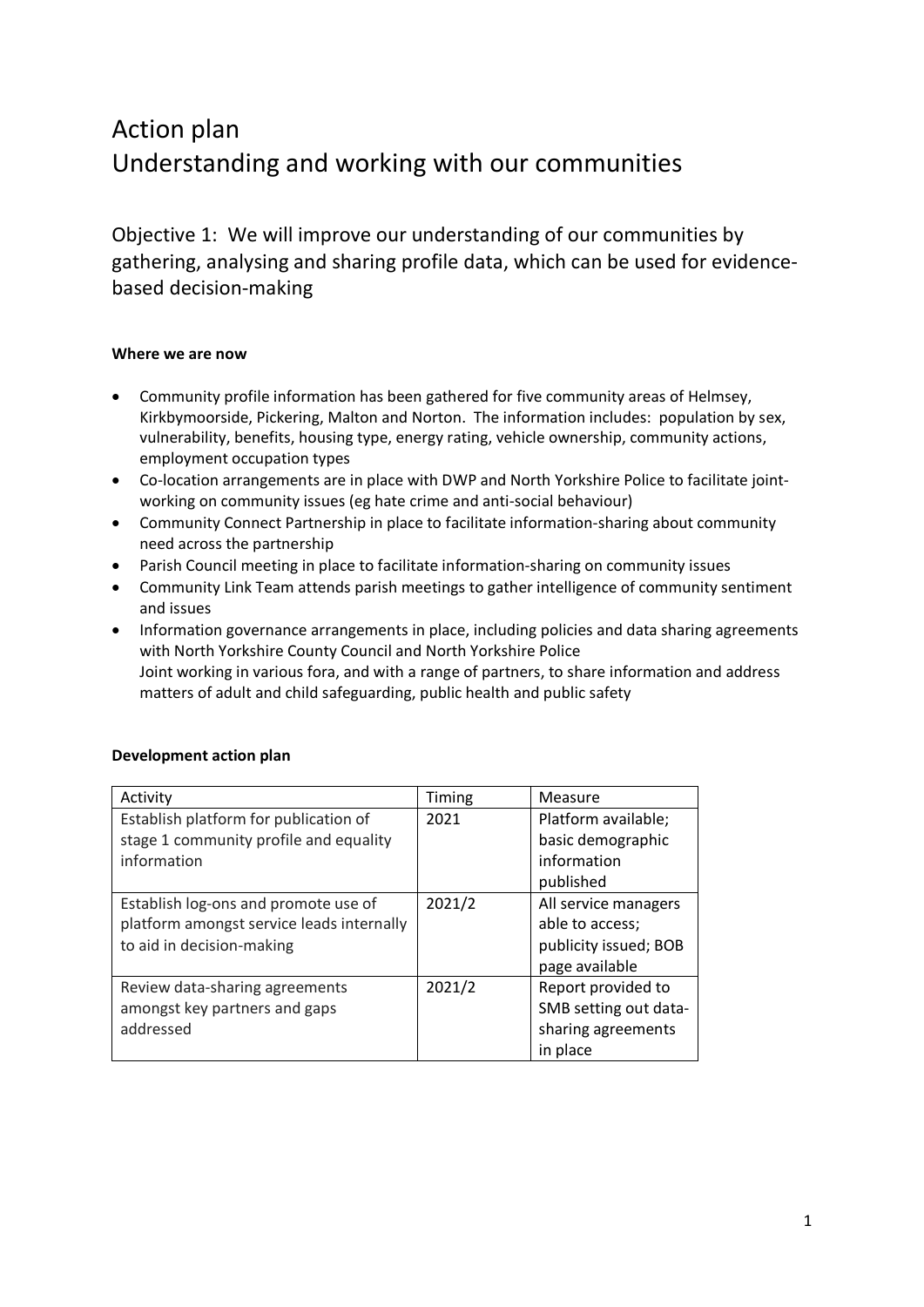| Establish permissions and access to<br>platform for partners and promote use                          | 2021/2 | DPIA/data sharing<br>arrangements in<br>place as required.<br>Key partners defined<br>and log-ons provided.<br>Comms materials<br>issued. |
|-------------------------------------------------------------------------------------------------------|--------|-------------------------------------------------------------------------------------------------------------------------------------------|
| Community Safety Hub in place at<br>Ryedale House; information sharing<br>arrangements fully in place | 2021/2 | Hub operating                                                                                                                             |
| Build on joint data platform with<br>appropriate partners to extend                                   | 2022/3 | Plan in place for data<br>development                                                                                                     |
| community insight                                                                                     | 2022/3 | Delivery of data<br>development plan                                                                                                      |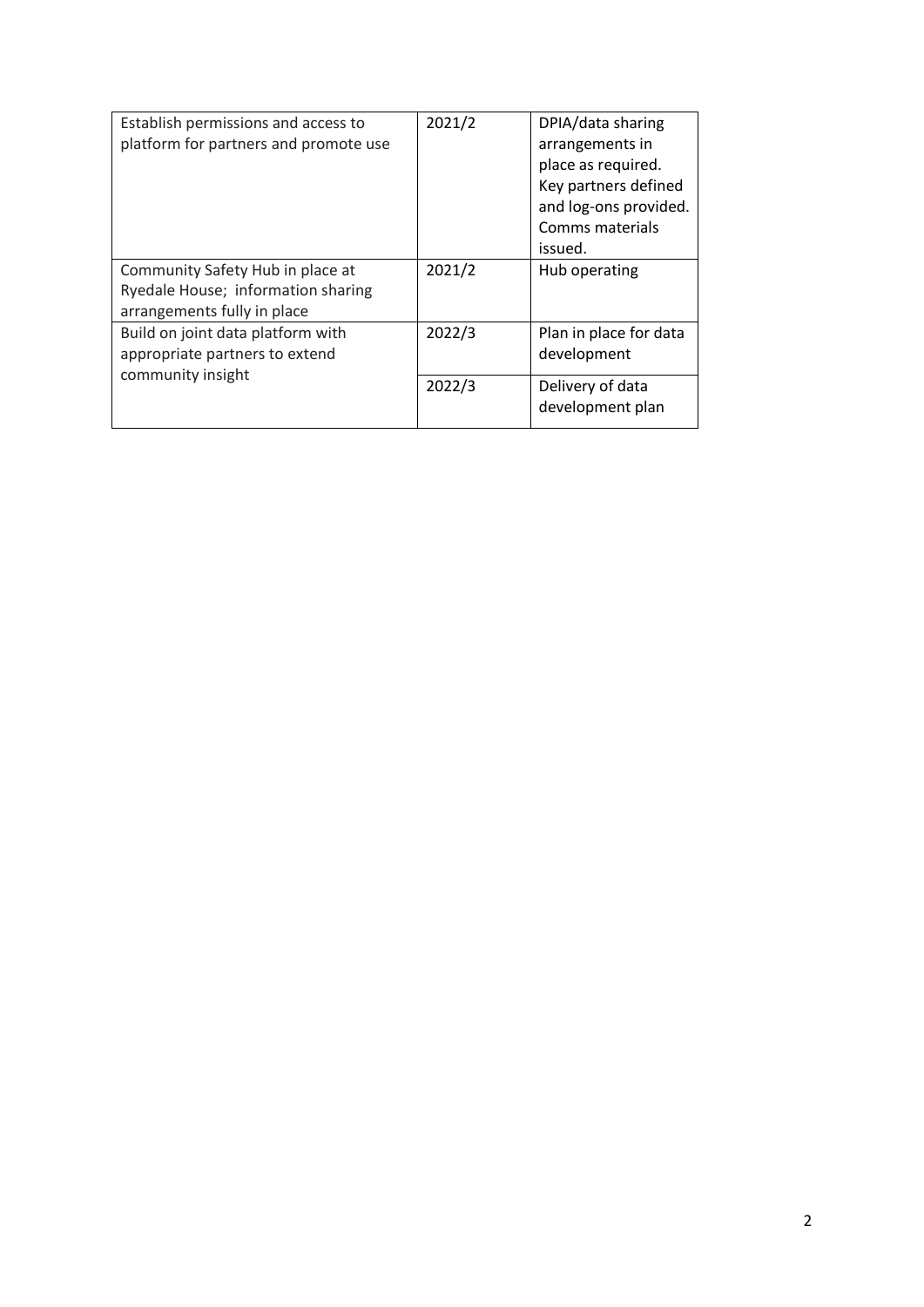### Objective 2: Working with partners, we will gather information about community needs and aspirations, and give communities a role in decisionmaking

#### **Where we are now**

- Commitment to Place Standard technique for gathering community data about community aspirations as described at [https://www.ryedale.gov.uk/information/community/making-great](https://www.ryedale.gov.uk/information/community/making-great-neighbourhoods/)[neighbourhoods/](https://www.ryedale.gov.uk/information/community/making-great-neighbourhoods/)
- Pickering Place Standard has run and initial data gathered

| Activity                                  | Timing | Measure               |
|-------------------------------------------|--------|-----------------------|
| Review/revise place standard              | 2021/2 | Revised               |
| questionnaire to ensure equality issues   |        | questionnaire in      |
| are fully represented                     |        | place                 |
| Develop/embed mechanisms for front-       | 2021/2 | Feed-in mechanism     |
| line community data to be collected and   |        | in place              |
| shared                                    |        |                       |
| Refresh Pickering data to verify any      | 2021   | Plan in operating and |
| changes to community aspirations post     |        | actions being tracked |
| COVID and gain partnership buy-in on      |        |                       |
| action plan                               |        |                       |
| Roll-out place standard event in Helmsley | 2021   | Plan in operation and |
| and gain partnership buy-in on action     |        | actions being tracked |
| plan                                      |        |                       |
| Roll-out place standard events in Malton, | 2022/3 | Plan in operation and |
| Norton and Kirkbymoorside and gain        |        | actions being tracked |
| partnership buy-in on action plan         |        |                       |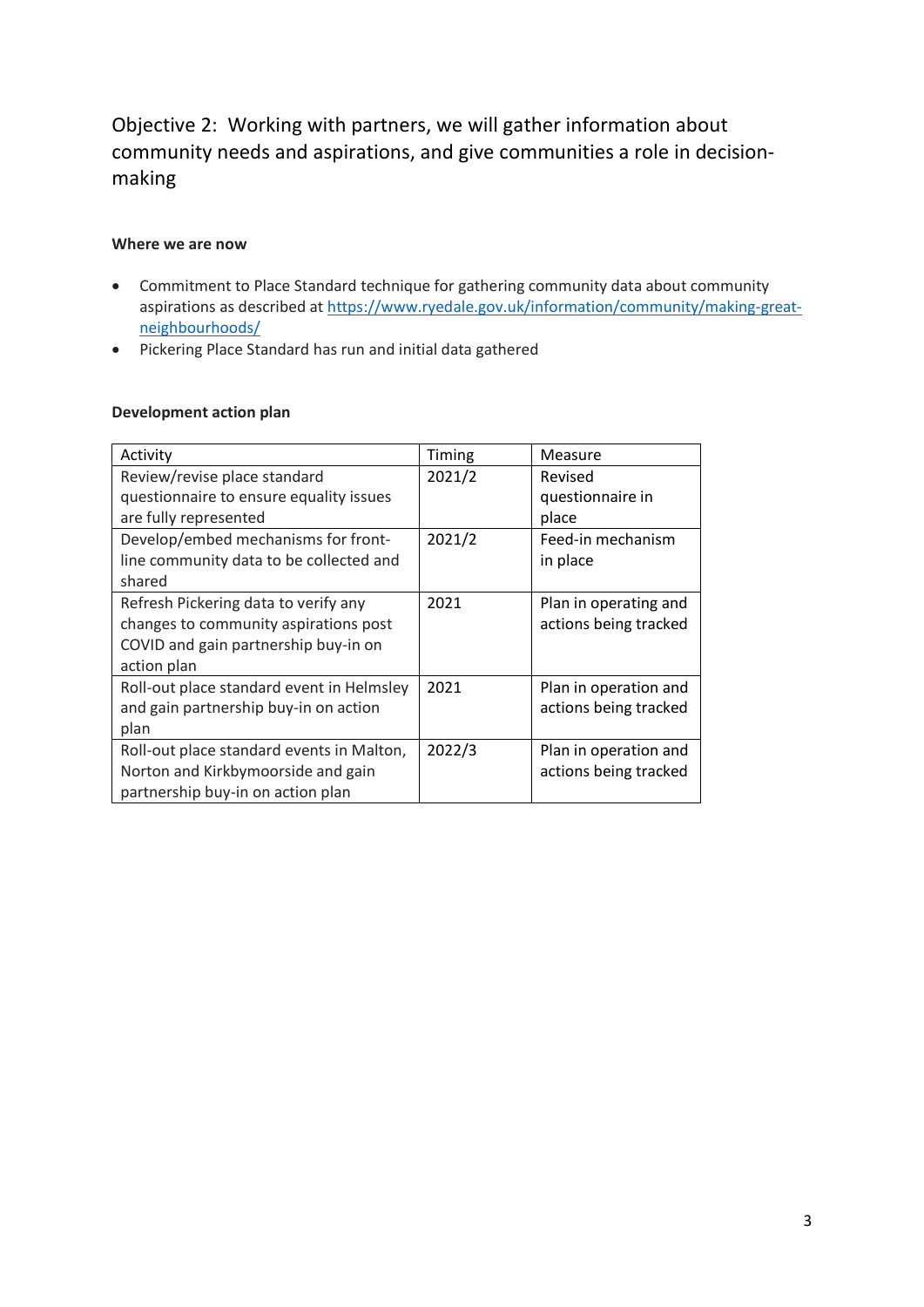Objective 3: We will foster good community relations by increasing our active participation in EDI awareness days and partnership campaigns, and championing inclusion in democratic structures

#### **Where we are now**

- Community Safety Partnership in place as the structure for understanding community cohesiveness, relationships and tensions
- Partnership working between the Community Link Team and partners on the ground eg: speed awareness events with North Yorkshire Police, attendance in the Citizen's Advice van as part of Community Connect
- Link to North Yorkshire County Council Stronger Communities
- Some engagement on specific partner-led campaigns eg: safeguarding week, hate crime
- Support messages and Rainbow Flag flown in Pride Month

| Activity                                                                                                                                            | Timing                | Measure                                                                               |
|-----------------------------------------------------------------------------------------------------------------------------------------------------|-----------------------|---------------------------------------------------------------------------------------|
| Develop more detailed understanding of<br>hate crime incidence through data link                                                                    | 2021/2 and<br>ongoing | Hate crime incidence<br>incorporated into                                             |
| with North Yorkshire Police                                                                                                                         |                       | data-sharing                                                                          |
| Deliver a calendar of awareness days<br>linked to protected characteristics and<br>promote appropriate messages via social<br>messages and intranet | 2021/2                | Calendar in place for<br>remainder of 2021<br>and social media<br>activity programmed |
|                                                                                                                                                     | 2022/3                | Calendar in place for<br>2022 and social<br>media activity<br>programmed              |
| Review/refresh materials carried by<br>Citizen's Advice van from an equalities<br>perspective                                                       | 2022/3                | Material produced<br>and in place                                                     |
| Develop RDC's active participation in<br><b>Hate Crime Week</b>                                                                                     | 2021/2                | Plan in place for<br>October week and<br>delivered                                    |
|                                                                                                                                                     | 2022/3                | Plan in place for<br>October week and<br>delivered                                    |
| Develop RDC's active participation in<br>Safeguarding Week by                                                                                       | 2022/3                | Plan in place for June<br>week and delivered                                          |
| Ensure EDI messages form part of the<br>publicity around any local election run by<br><b>RDC</b>                                                    | 2021 and<br>2022      | Publicity delivered<br>and equality measure<br>in place                               |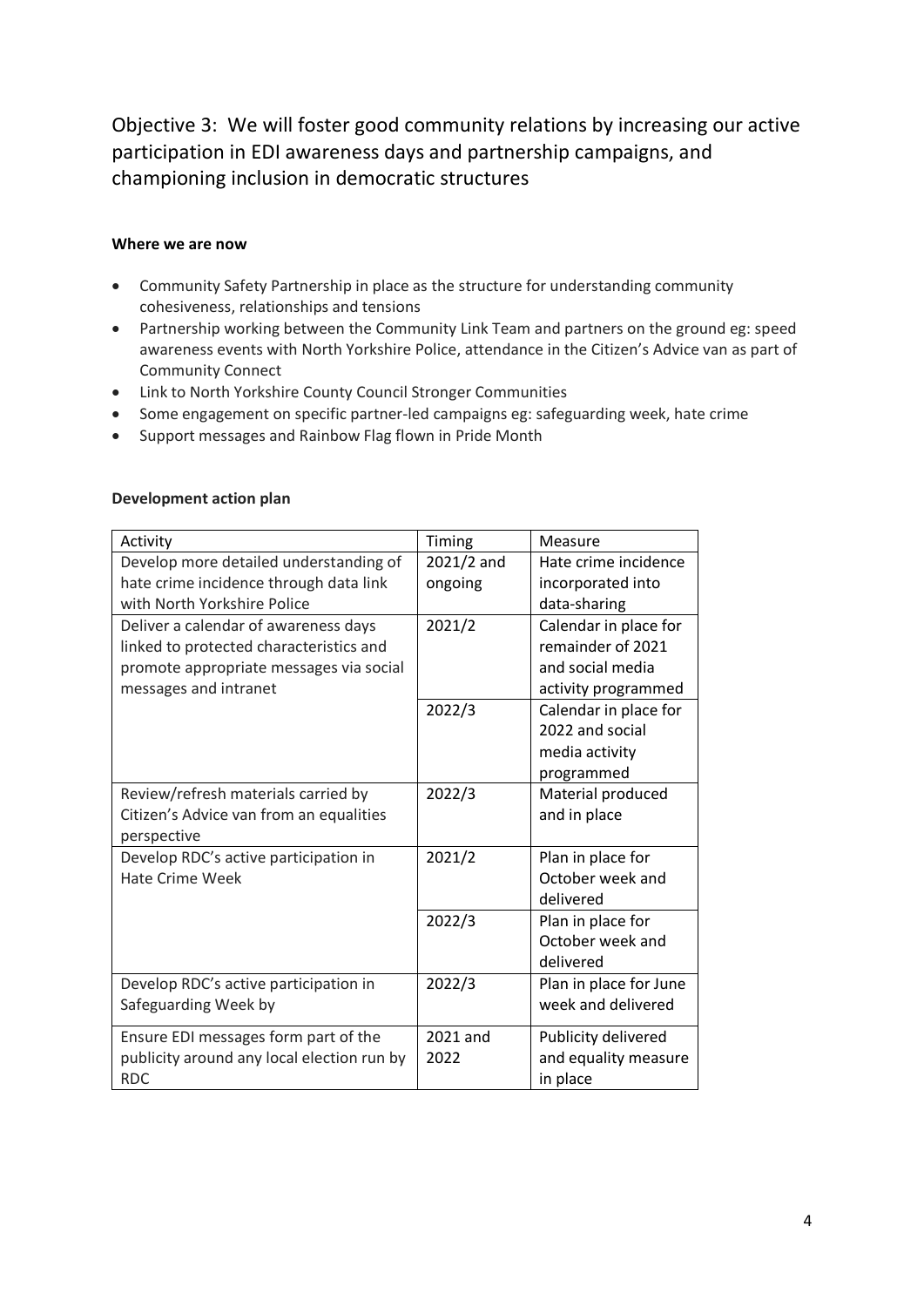| Reinforce the requirement to map the<br>participation in public life by different<br>communities/protected characteristics in<br>emerging local government<br>reorganisation structures | 2021/2                  | Mapping undertaken<br>by NYCC                                                       |
|-----------------------------------------------------------------------------------------------------------------------------------------------------------------------------------------|-------------------------|-------------------------------------------------------------------------------------|
| Work with the police to incorporate<br>community cohesiveness into the local<br><b>Community Safety Strategy</b>                                                                        | $2021/2$ and<br>ongoing | Community<br>cohesiveness issues<br>identified and<br>incorporated into<br>strategy |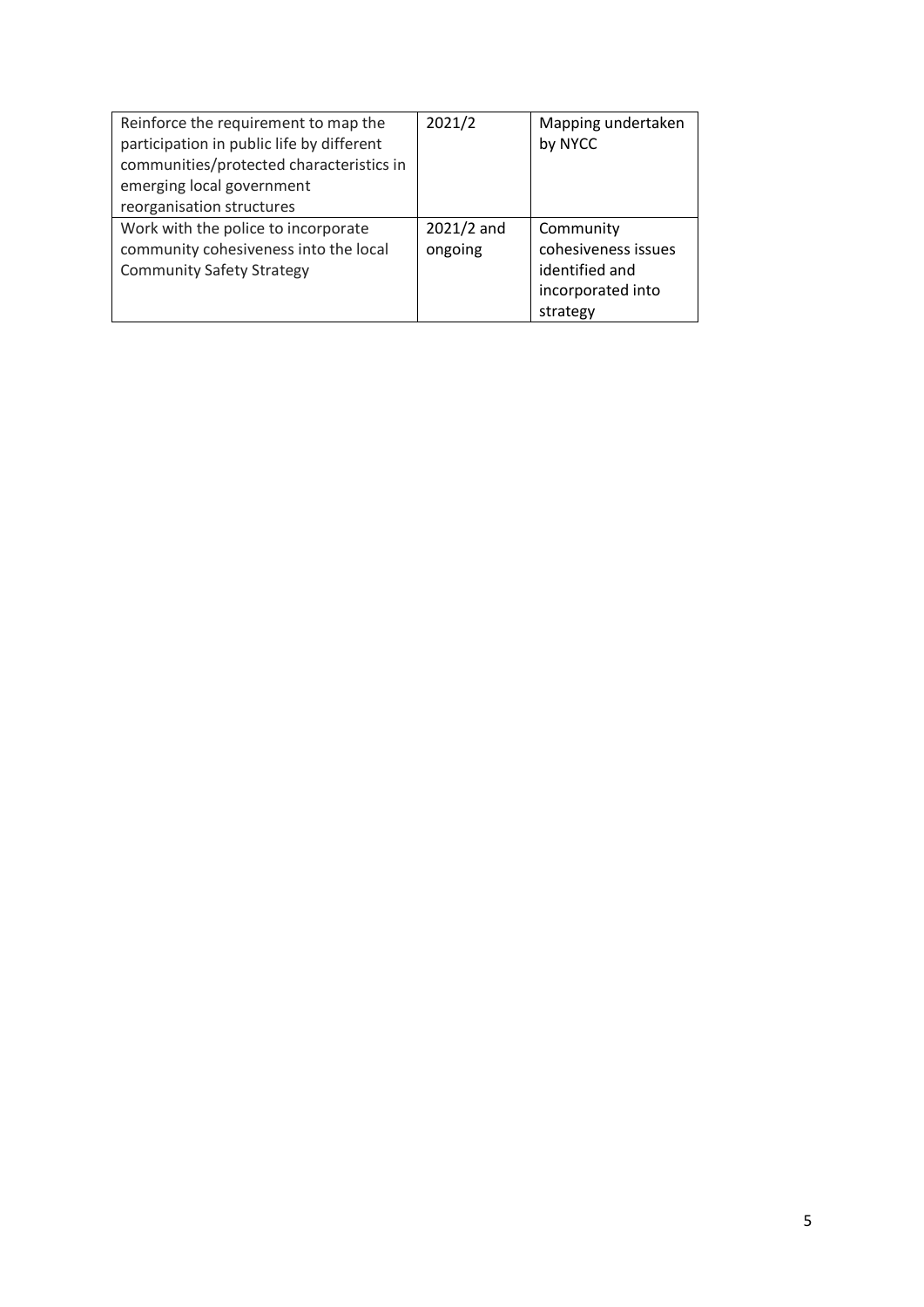## Action plan Leadership and organisational commitment

Objective 4: We will signal the Council's commitment to reducing inequality by publishing our equality policy statement

#### **Where we are now**

- Equality statement published in the Single Equality Scheme 2010-2013
- Working approach on equality published on Ryedale District Council intranet
- An HR policy on equality in employment is in place and published
- The Council's zero tolerance and speak out policies are in place and published

| Activity                                                                                                                                                                                           | Timing | Measure                                                                                                |
|----------------------------------------------------------------------------------------------------------------------------------------------------------------------------------------------------|--------|--------------------------------------------------------------------------------------------------------|
| Refresh the equality statement, and<br>approve through committee                                                                                                                                   | 2021   | Statement agreed                                                                                       |
| Continue to mandate the reading of the<br>equality statement for all staff and<br>utilize functionality of new Sharepoint<br>website to provide real-time tracking                                 | 2021   | Statement on new<br>Sharepoint intranet<br>with sign tracker in<br>place. All staff<br>report as read. |
| Socialize understanding of the equality<br>statement to staff internally via<br>intranet, managers' meeting and staff<br>meeting cascade as part of enhanced<br>training offer (see later section) | 2021   | Materials available<br>and awareness<br>covered on agendas                                             |
| Publish the equality statement on the<br>Ryedale District Council website                                                                                                                          | 2021   | Statement on<br>website                                                                                |
| Publicize the signing of the statement<br>via media/social media channels, using<br>as an opportunity to reinforce Council<br>commitment to equality                                               | 2021   | Media statement<br>issued; social media<br>publicity issued1                                           |
| Address gendered language in all<br>Council publications, communications<br>and processes                                                                                                          | 2021   | All official<br>documents meet<br>non-gendered<br>language test                                        |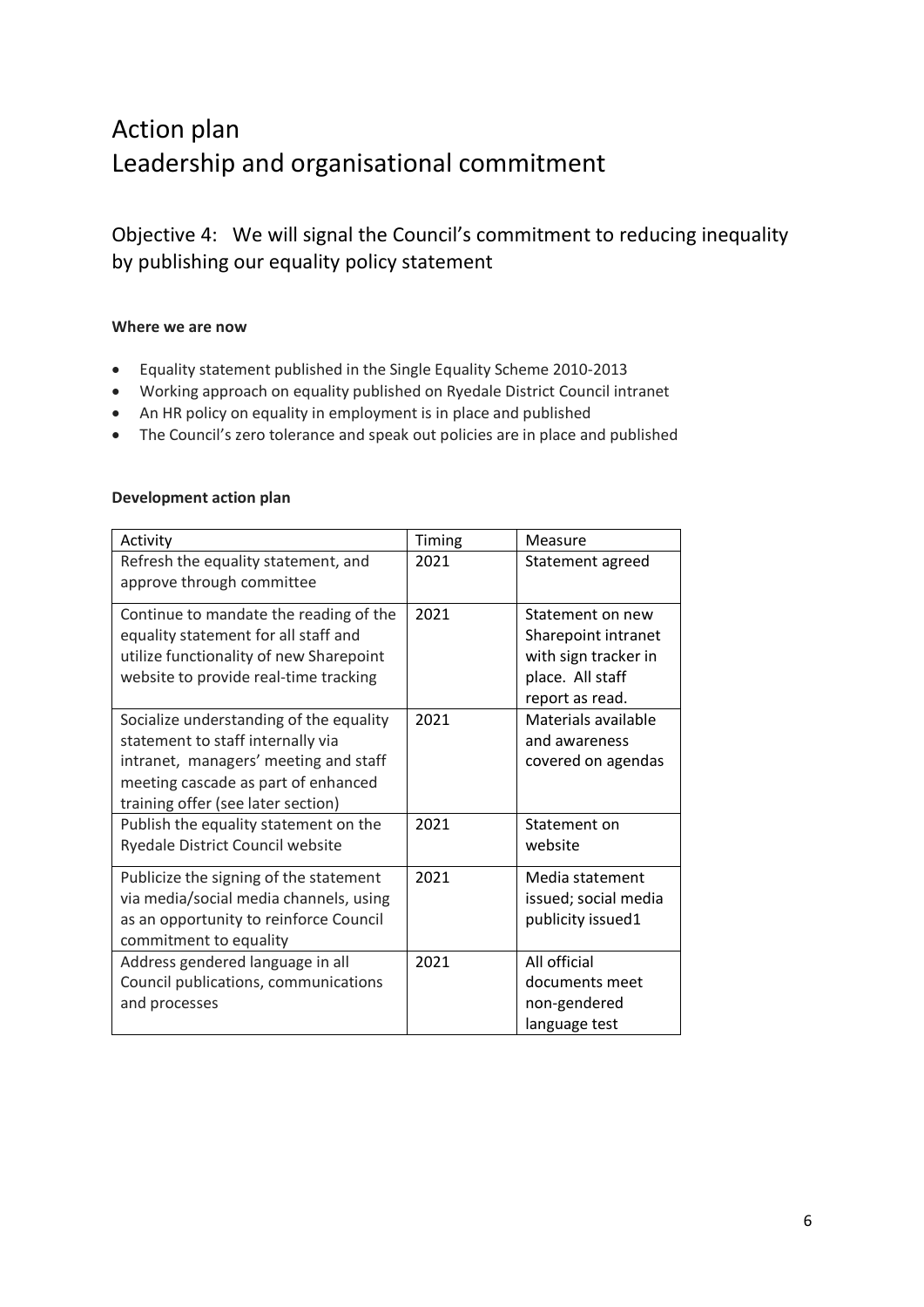Objective 5: We will reach out to partners in the voluntary and community sector and wider community to build relationships, and provide an opportunity for key issues to be raised

#### **Where we are now**

• Links in place with the voluntary and community sector via direct relationships, Community Connect and liaison through North Yorkshire County Council Stronger Communities

|  | Development action plan |  |  |
|--|-------------------------|--|--|
|--|-------------------------|--|--|

| Activity                                      | Timing | Measure                 |
|-----------------------------------------------|--------|-------------------------|
| As part of the annual service survey, conduct | 2021/2 | Meetings held;          |
| structured service issue conversation using   |        | service issues relevant |
| direct links with Ryedale protected           |        | to protected            |
| characteristic groups and key community       |        | characteristics         |
| influencers (eg: Yorkshire East and Ryedale   |        | identified and          |
| Disability Forum; Scarborough, Whitby and     |        | communicated to         |
| Ryedale Local Area Group of North Yorkshire   |        | service leads           |
| Learning Disability Partnership Board;        |        |                         |
| Ryedale Special Families, Malton Pride)       |        |                         |
| Invite public comment on the Equality         | 2021   | Communications          |
| Statement and Action Plan with reach-out to   |        | issued; comments        |
| protected groups                              |        | incorporated as         |
|                                               |        | relevant                |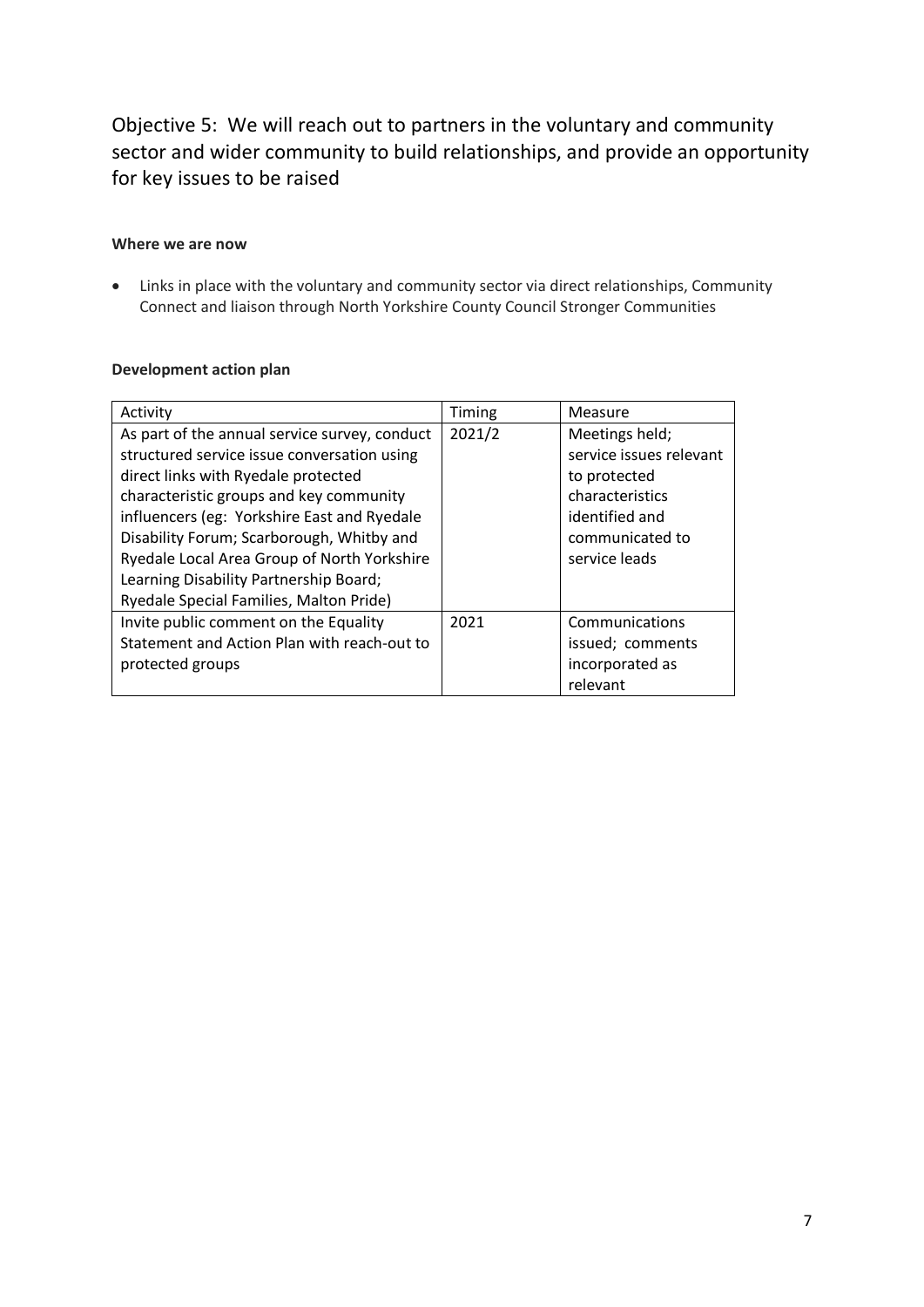### Objective 6: We will strengthen our processes to ensure that equality issues are considered in decision-making

#### **Where we are now**

- Equality considerations are a part of the committee/Council report template
- An equality impact assessment template is available to all staff on the intranet
- Gendered language is still used within the constitution and at Committee and Council meetings

| Activity                                                                                                                                                                                                        | Timing  | Measure                                                                                                  |
|-----------------------------------------------------------------------------------------------------------------------------------------------------------------------------------------------------------------|---------|----------------------------------------------------------------------------------------------------------|
| The equality impact assessment template is                                                                                                                                                                      | 2021/2  | New template in place                                                                                    |
| reviewed and refreshed                                                                                                                                                                                          |         |                                                                                                          |
| Guidance is produced for managers on when                                                                                                                                                                       | 2021/2  | Guidance in place                                                                                        |
| an equality impact assessment is expected                                                                                                                                                                       |         |                                                                                                          |
| and publicized via training and intranet                                                                                                                                                                        |         |                                                                                                          |
| HoG ensures that all papers coming forward<br>for decision assess whether an equality<br>impact assessment is required and to push<br>back on any papers submitted that do not<br>have sufficient equality data | Ongoing | Annual equality report<br>includes figure on<br>number of<br>policies/strategies for<br>which an EIA was |
|                                                                                                                                                                                                                 |         | produced                                                                                                 |
| Completed equality impact assessments are<br>made publicly available on the Ryedale                                                                                                                             | Ongoing | Assessments<br>published                                                                                 |
| District Council website                                                                                                                                                                                        |         |                                                                                                          |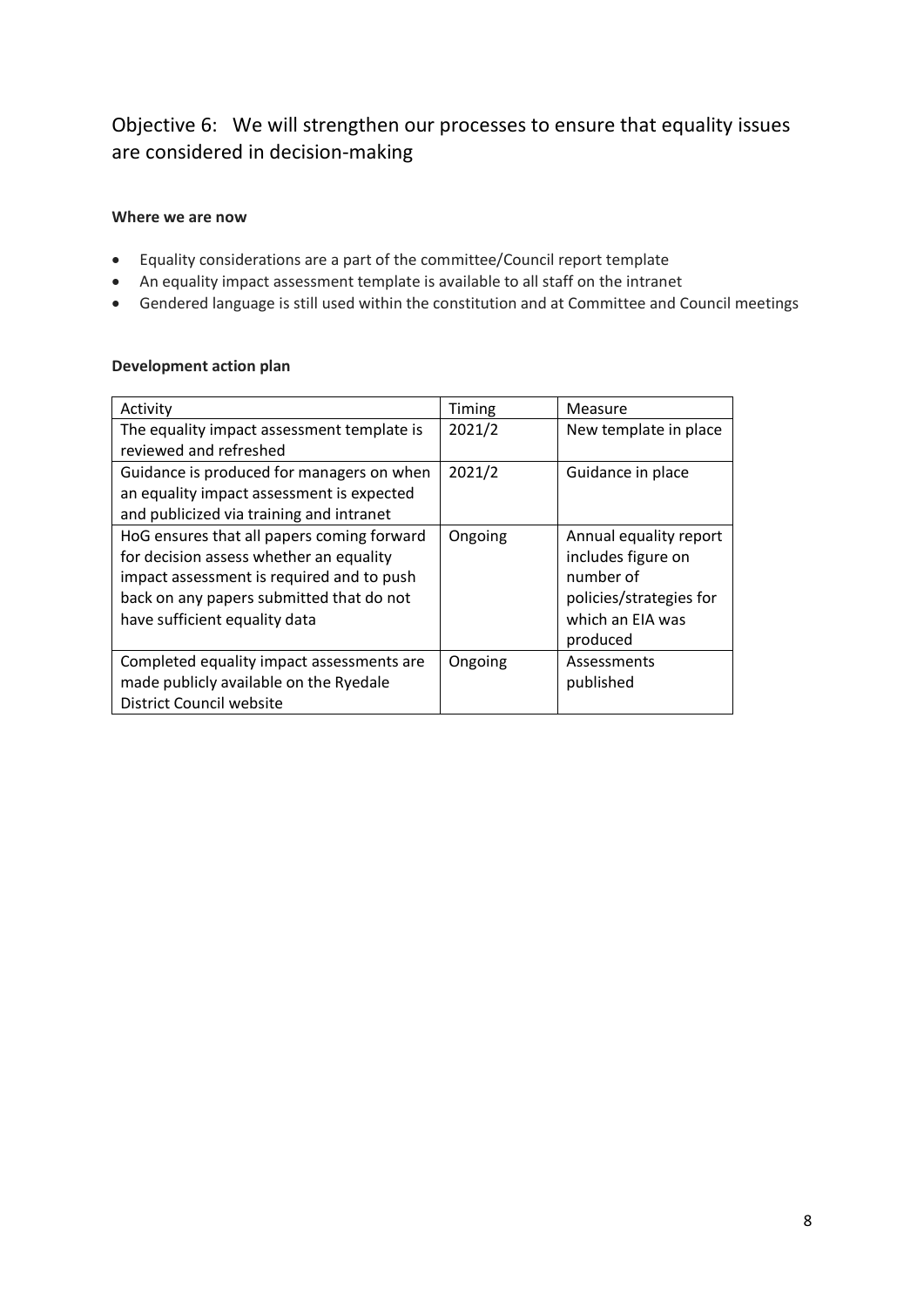### Objective 7: We will report on, and publicize, progress against our objectives and equality action plan

#### **Where we are now**

- Equality objectives are available as part of the 2010-2013 Equality Scheme, but these do not reflect the Public Sector Equality Duty
- The performance framework against the 2020/2024 Council Plan does not include reporting on equality objectives, but are being further developed.

| Activity                                      | Timing | Measure              |
|-----------------------------------------------|--------|----------------------|
| Equality objectives as set out in this Action | 2021   | Committee agreement  |
| Plan are agreed                               |        | in place             |
| Activities, measures and milestones as set    | 2021   | Quarterly            |
| out in this Action Plan are adopted and       |        | performance report   |
| picked up by Leads in their performance       |        | picks up relevant    |
| tracking, and subsequently in the quarterly   |        | measures             |
| performance report to committee               |        |                      |
| The Equality Scheme 2021/23 is published      | 2021   | Publication in place |
| on Ryedale District Council's website         |        |                      |
| An annual report on equality progress is      | 2021/3 | Report published     |
| published at the end of the 2021/22           |        |                      |
| financial year                                |        |                      |
| An annual report on equality progress is      | 2022/3 | Report published     |
| published at the end of the 2022/23           |        |                      |
| financial year                                |        |                      |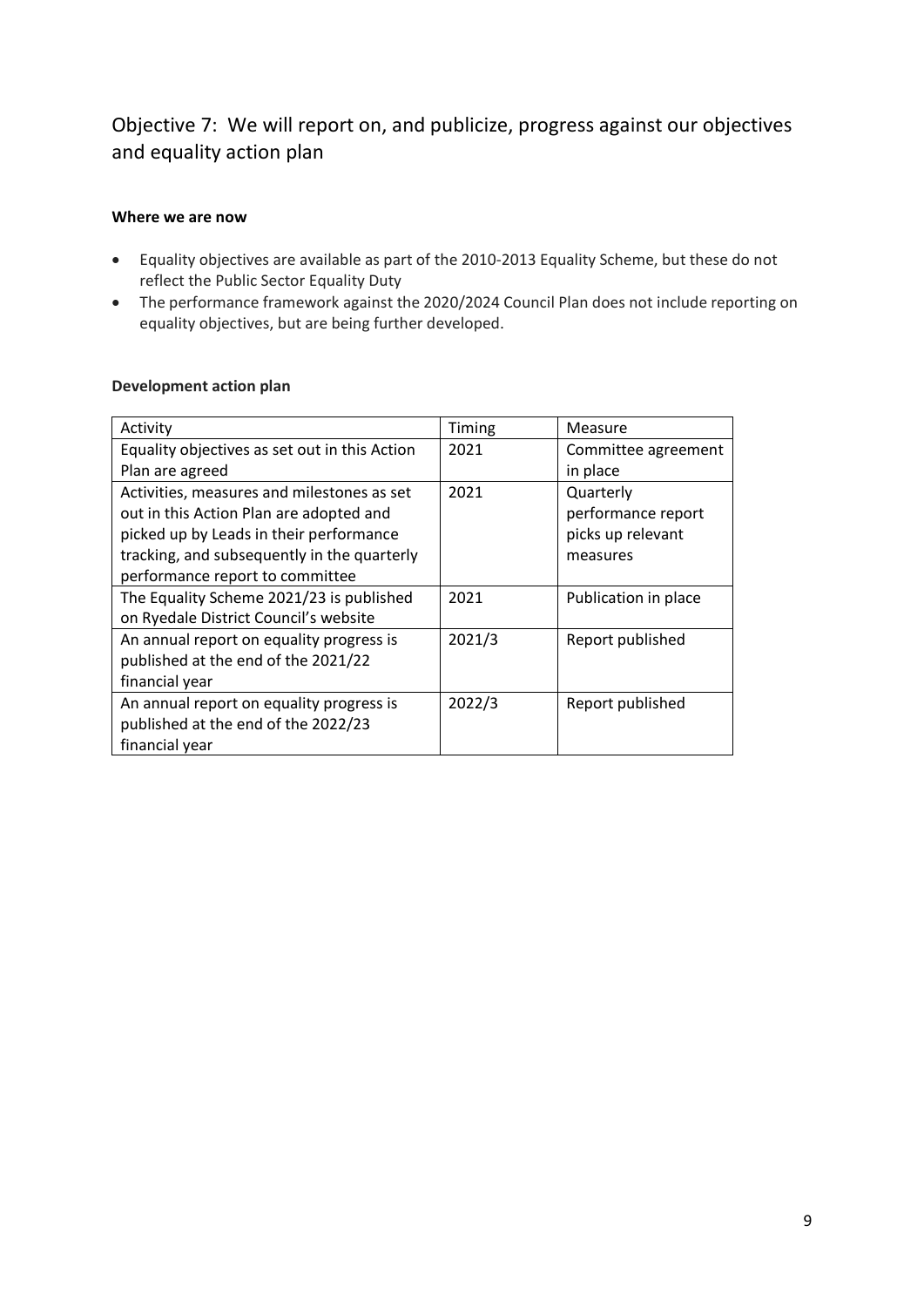## Action plan Responsive services and customer care

Objective 8: We will refresh our procurement and commissioning processes to take account of the diverse needs of clients, and ensure that provides understand the requirements of the public sector equality duty.

#### **Where we are now**

- The organisation's Procurement Plan 2021/23 was recently refreshed to reference the Public Sector Equality Duty
- Procurement Plan 2021/23 references social value as a KPI

| Activity                               | Timing     | Measure             |
|----------------------------------------|------------|---------------------|
| Procurement Action Plan is amended     | 2021/2     | <b>Action Plan</b>  |
| to require an equality impact          |            | amended.            |
| assessment to be produced for all      | Ongoing    | No of EIAs reported |
| tenders of £25k or greater             |            | in quarterly        |
|                                        |            | procurement report  |
| Procurement Team to produce            | 2021/2     | Guidance available  |
| guidance for all tenderers to ensure   |            | and part of tender  |
| public sector equality duty is         |            | process             |
| understood at point of tendering       |            |                     |
| Procurement Team to report on          | 2021/2 and | Social value        |
| social value for all contracts awarded | ongoing    | reported and        |
| for £25k or greater in quarterly       |            | evidence of         |
| procurement performance report         |            | improvement over    |
|                                        |            | time                |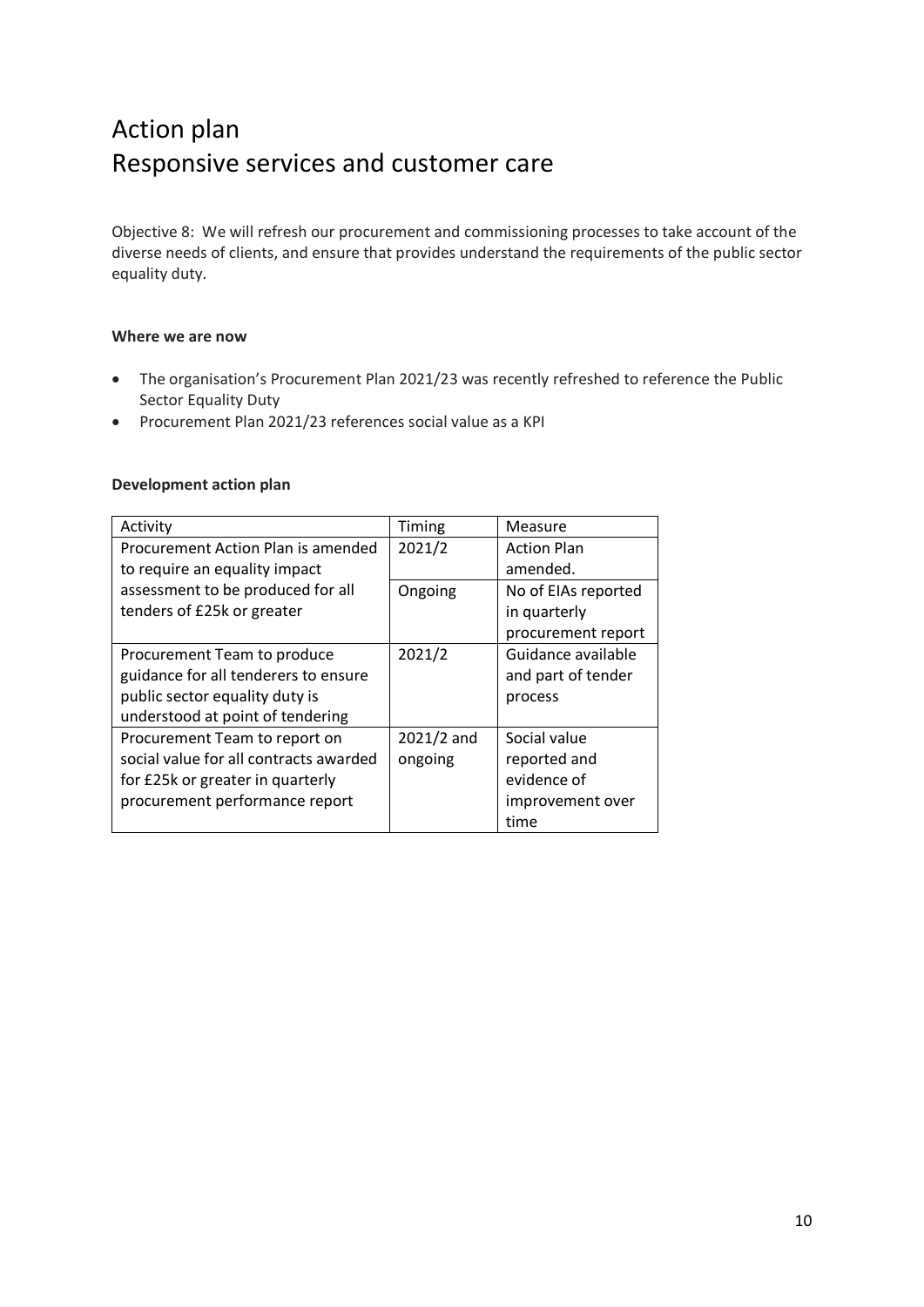### Objective 9: We will embed equality into service planning

#### **Where we are now**

- Equality objectives are incorporated and tracked in our corporate programme
- Equality issues must be considered as part of the committee/Council decision-making template
- Full equality impact assessments are minimally used
- Intranet sets out some general guidance around equality impact assessments and template for conducting an equality impact assessment

| Activity                                                                            | Timing | Measure                          |
|-------------------------------------------------------------------------------------|--------|----------------------------------|
| Satisfaction questions on core citizen-<br>facing services are incorporated into an | 2021/2 | Satisfaction<br>questions agreed |
| annual citizen survey (an expansion of                                              |        | and incorporated;                |
| the current budget survey) to include                                               |        | benchmarked into                 |
| demographic/equality data                                                           |        | annual performance<br>report     |
| Citizen-facing services are required to                                             | 2021/2 | Relevant areas of                |
| take account of the survey feedback in                                              |        | corporate                        |
| service planning, and demonstrate this to                                           |        | programme includes               |
| senior managers in their elements of the                                            |        | at least one equality            |
| corporate programme                                                                 |        | objective                        |
| The complaints procedure is adapted to                                              | 2022/3 | Equality data being              |
| collect equality data                                                               |        | collected                        |
| The equality aspect of complaints is                                                | 2021/2 | Report figures                   |
| reported as part of the annual equality                                             |        | available and                    |
| performance report                                                                  |        | socialised to aid                |
|                                                                                     |        | service improvement              |
|                                                                                     | 2022/3 | Report figures                   |
|                                                                                     |        | available and                    |
|                                                                                     |        | socialised to aid                |
|                                                                                     |        | service improvement              |
| Guidance on setting of equality measures                                            | 2021/2 | Guidance provided                |
| and objectives is incorporated into                                                 |        |                                  |
| instructions for additions to the                                                   |        |                                  |
| corporate programme                                                                 |        |                                  |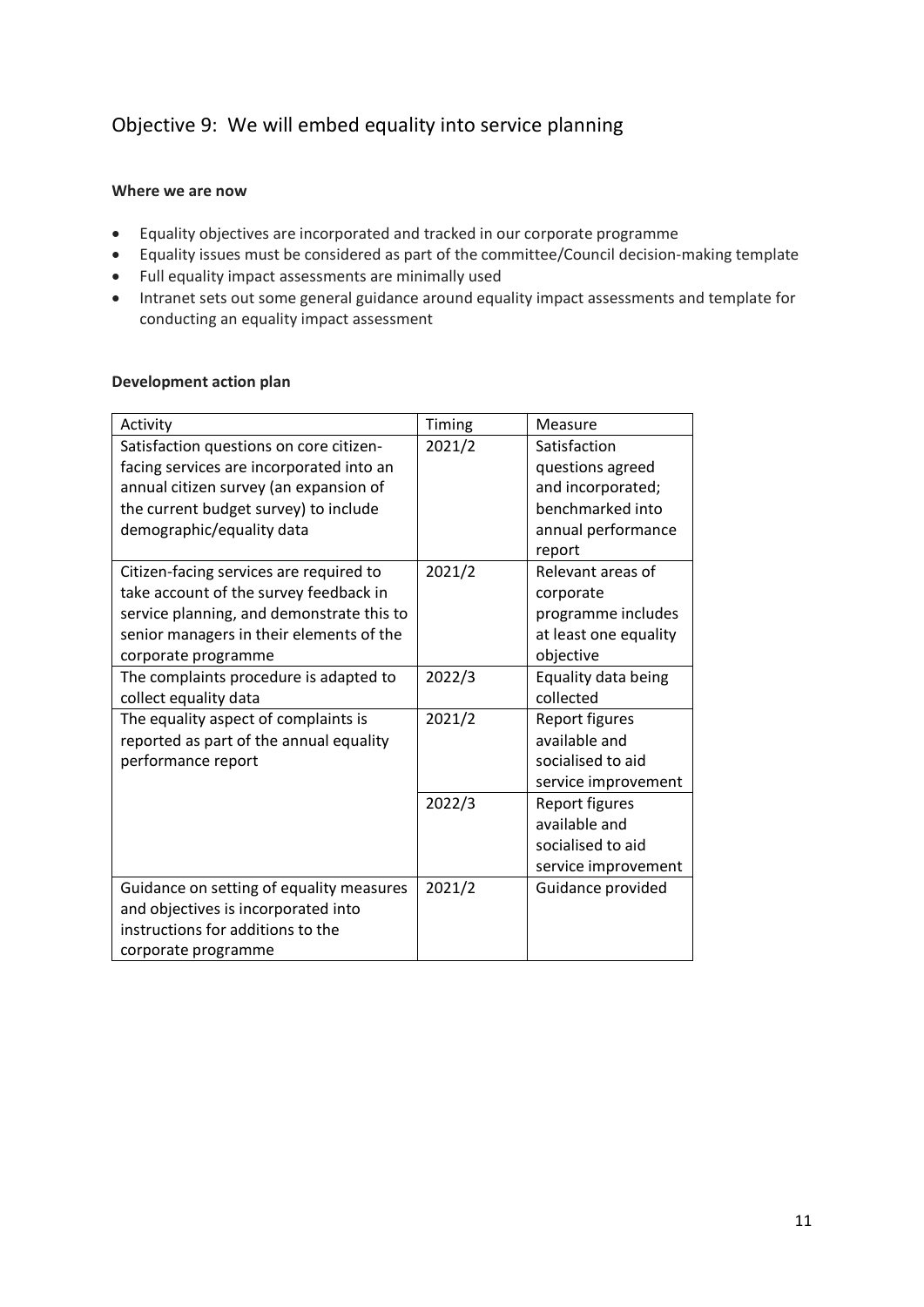### Objective 10: We will increase and improve our systems for gathering customer feedback and measuring satisfaction with our services

#### **Where we are now**

- Annual budget survey includes some customer feedback and satisfaction data, but is limited
- Some consultations undertaken in relation to specific services but not available centrally
- Some customer feedback activity undertaken, but not a coordinated approach

| Activity                                 | Timing | Measure              |
|------------------------------------------|--------|----------------------|
| We will develop the annual citizen       | 2021/2 | Citizen survey       |
| survey to meet broader organisational    |        | includes broader     |
| needs                                    |        | range of questions   |
|                                          |        | to aid service       |
|                                          |        | development          |
| We will extend publicity around the      | 2021/2 | Campaign plan        |
| annual citizen survey (longer period,    |        | developed and        |
| plus use of paid-for channels) in order  |        | delivered. Response  |
| to increase response rates               |        | rates measured and   |
|                                          |        | show improvement     |
|                                          |        | on previous year.    |
| We will review current customer          | 2021/3 | Report presented to  |
| feedback activity across core services   |        | <b>SMB</b>           |
| to evaluate its effectiveness, frequency |        |                      |
| and adoption as part of service          |        |                      |
| improvement                              |        |                      |
| We will clarify our approach to          | 2021/3 | Engagement           |
| customer engagement through an           |        | approach in place    |
| engagement statement, publicized via     |        | and cascaded.        |
| the intranet and staff meeting cascade   |        |                      |
| Ryedale District Council adopts digital  | 2021/3 | Tool in place and    |
| scanning techniques to collect           |        | delivering dashboard |
| customer feedback on key topics          |        | insights to SMB      |
| Ryedale District Council adopts instant  | 2021/2 | Housing, benefits    |
| customer satisfaction feedback           |        | and customer         |
| mechanisms (effectiveness, courtesy)     |        | service utilizing    |
| on core citizen-facing services          |        | quick feedback tools |
|                                          | 2022/3 | Satisfaction         |
|                                          |        | measures reported    |
|                                          |        | as part of quarterly |
|                                          |        | performance report   |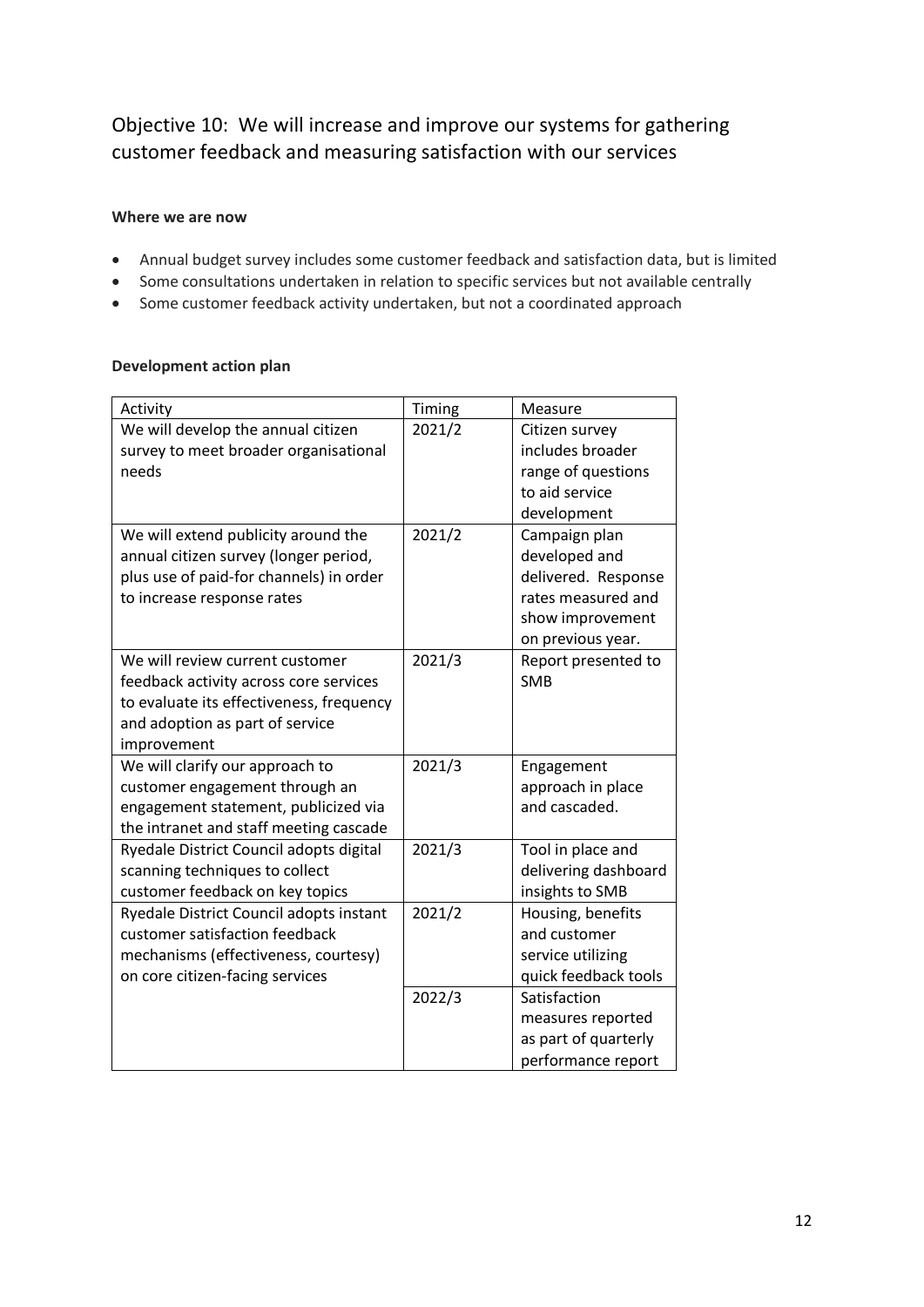| Public consultations and their results to | 2021/2  | Consultations      |
|-------------------------------------------|---------|--------------------|
| be centrally logged with results          |         | included in annual |
| reported annually as part of the report   | 2022/3  | performance report |
| against the equality action plan          |         |                    |
| Public consultation results publicized    | Ongoing | Results publically |
| under publications scheme on Ryedale      |         | available          |
| <b>District Council website</b>           |         |                    |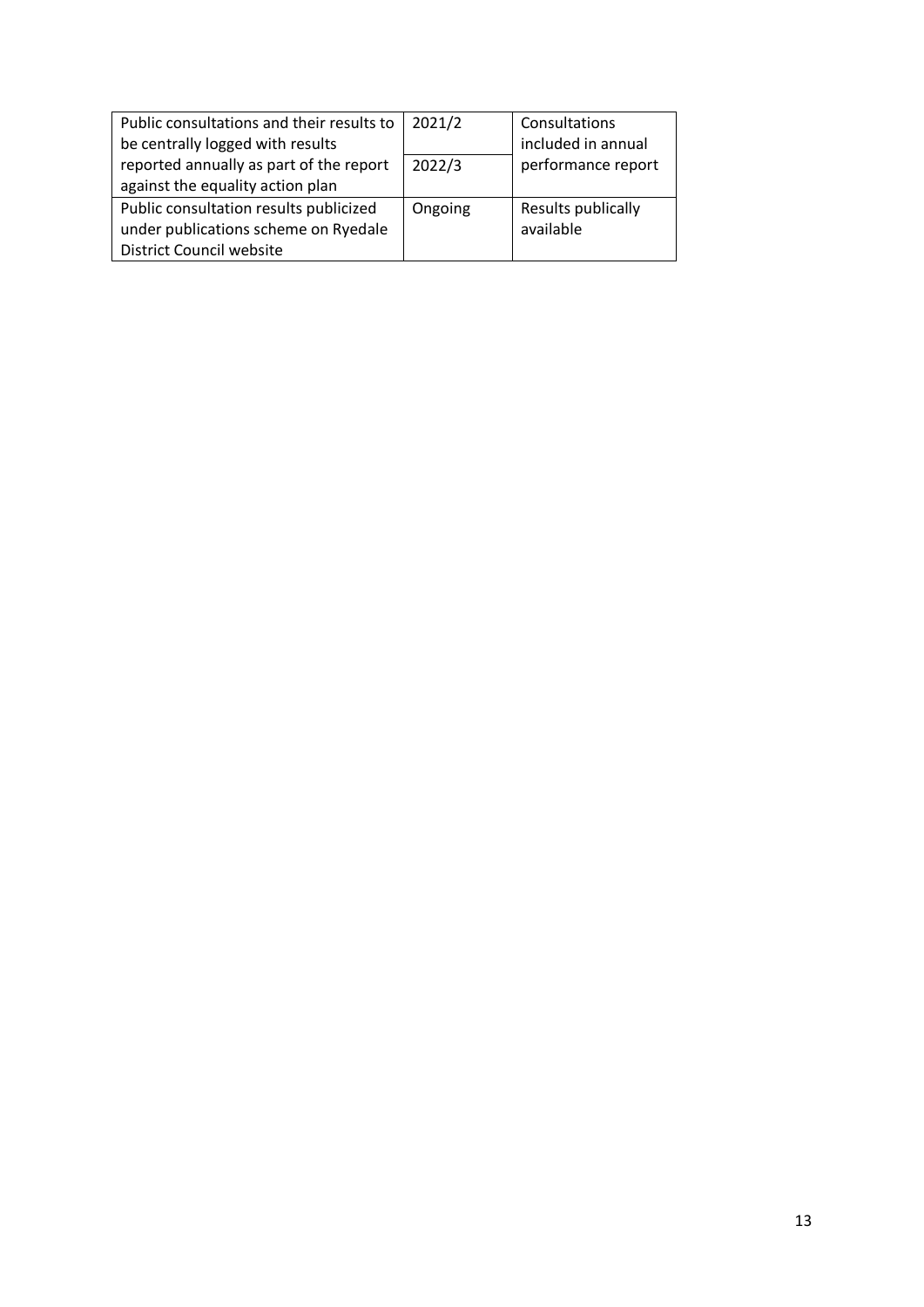Objective 11: We will improve our ability to communicate with members of the community who have special communications needs

#### **Where we are now**

- The organisation has adopted the Sunflower Scheme which supports people with hidden disabilities, and most customer service assistants have been trained in the implementation of the scheme
- Ryedale District Council has renewed its website to take account of accessibility legislation and to meet AA accessibility standards
- Digitally-hosted materials produced since January 2021 are accessibility compliant and can be utilized with adaptive technology

| Activity                                                                                                                                                                                                   | Timing | Measure                                                                                                                                 |
|------------------------------------------------------------------------------------------------------------------------------------------------------------------------------------------------------------|--------|-----------------------------------------------------------------------------------------------------------------------------------------|
| We will publicize our approach to availability<br>of digital documents in alternative formats<br>via our engagement statement, on our<br>website, and to staff                                             | 2021/2 | Guidance available<br>and socialized                                                                                                    |
| We will define and adopt a corporate<br>position on translation availability across<br>frontline services                                                                                                  | 2022/3 | <b>Translation approach</b><br>in place and<br>understood. Use of<br>translation services<br>measured annually in<br>performance report |
| We will work with an appropriate partner<br>(eg autism society) to introduce appropriate<br>visual support materials to help customers<br>with autism and learning difficulties in<br>interview situations | 2022/3 | <b>Visual materials</b><br>available in reception<br>and meeting rooms                                                                  |
| We will become a Dementia Friendly<br>organisation by adopting this training across<br>frontline teams                                                                                                     | 2022/3 | Training delivered.<br>Measure of number of<br>dementia-friendly<br>staff incorporated in<br>annual report                              |
| We will extend awareness of the Sunflower<br>scheme and introduce sunflower branding in<br>the reception area to signify our<br>involvement                                                                | 2021/2 | Sunflower scheme<br>evident in reception<br>areas                                                                                       |
| We will define and develop our approach to<br>supporting people with hearing difficulties<br>and deafness                                                                                                  | 2022/3 | Frontline staff trained<br>on support offered to<br>people with hearing<br>difficulties                                                 |
| We will ensure adaptive technology is<br>available on our reception computers for<br>public use                                                                                                            | 2021/2 | Browse aloud<br>available                                                                                                               |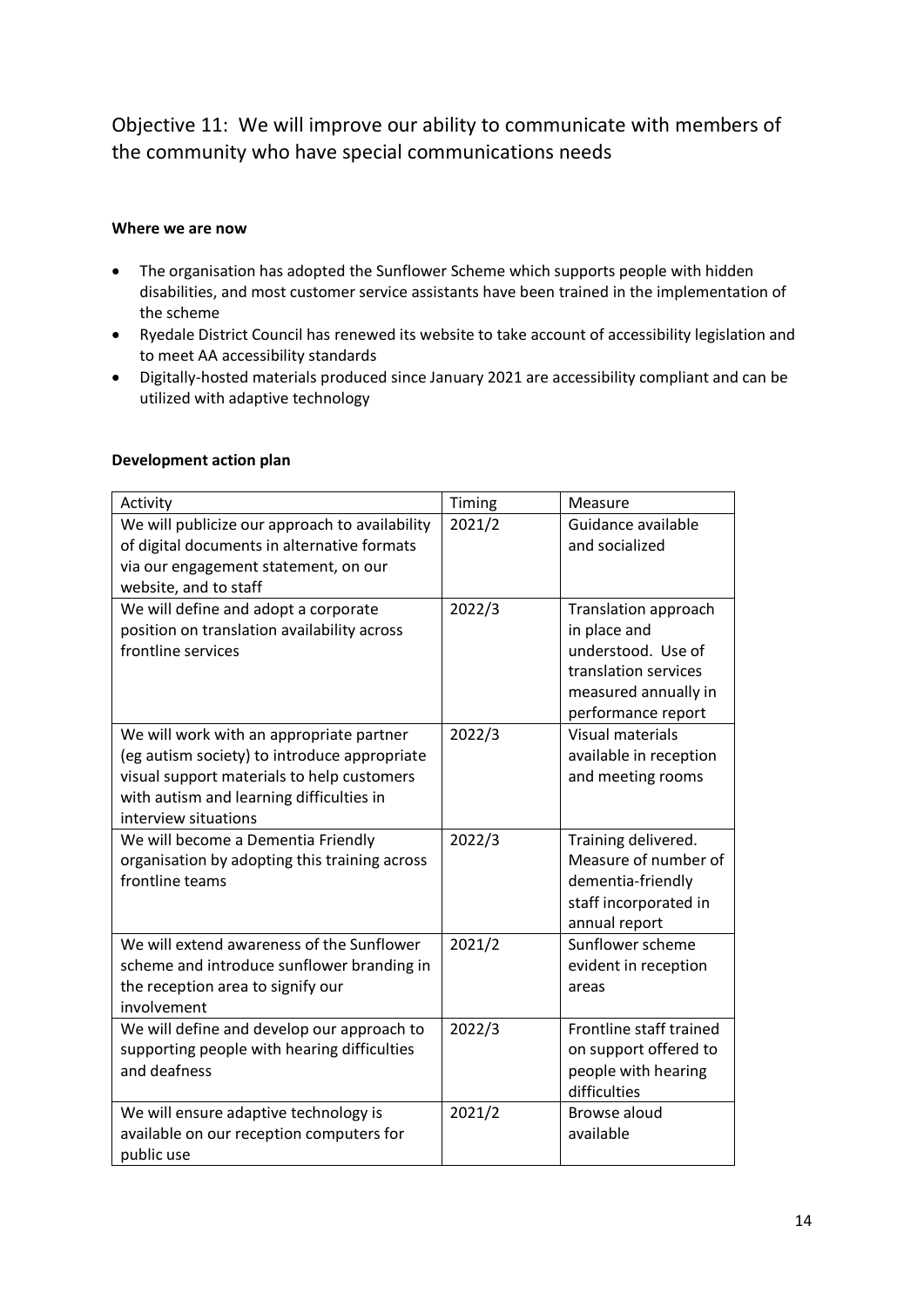## Action plan Diverse and engaged workforce

Objective 12: We will improve our understanding of our recruitment and workforce demographics against protected characteristics, and seek to encourage successful applications from under-represented groups

#### **Where we are now**

- There is functionality in the My View online HR system that we use (provided by North Yorkshire County Council) to record limited workforce equality data, but completion rate is low and the diversity picture is only partial
- We have conducted a staff equality survey in 2021 to gather baseline data, but results are still partial
- A recently refreshed equality in employment policy is in place setting out the processes to be followed for fair and objective recruitment
- Family-friendly policies are in place to support employees requiring flexible working patterns for child-care, caring or other family responsibilities
- The recruitment service records equality recruitment data on a rolling six monthly basis but this incorporated into reporting or planning
- A workspace DSE assessment is mandatory for all members of staff, with a self-report questionnaire to highlight any special requirements or adjustments that need to be made

| Activity                                                                                                                   | Timing                  | Measure                                                                                                                |
|----------------------------------------------------------------------------------------------------------------------------|-------------------------|------------------------------------------------------------------------------------------------------------------------|
| We will launch an internal campaign to<br>encourage self-reporting on My View with<br>the objective of boosting completion | 2021/2                  | % of staff who have<br>completed, reported<br>in annual performance<br>report and showing<br>improvement on<br>current |
| We will report on recruitment equality data<br>as part of the quarterly performance report                                 | $2021/2$ and<br>ongoing | Recruitment equality<br>statistics included in<br>report                                                               |
| We will include equalities statement in all<br>recruitment advertising                                                     | ongoing                 | Standard advertising<br>template includes<br>equality statement                                                        |
| We will train all recruiting managers in<br>unconscious bias                                                               | ongoing                 | Number of trained<br>staff reported in<br>annual performance<br>report                                                 |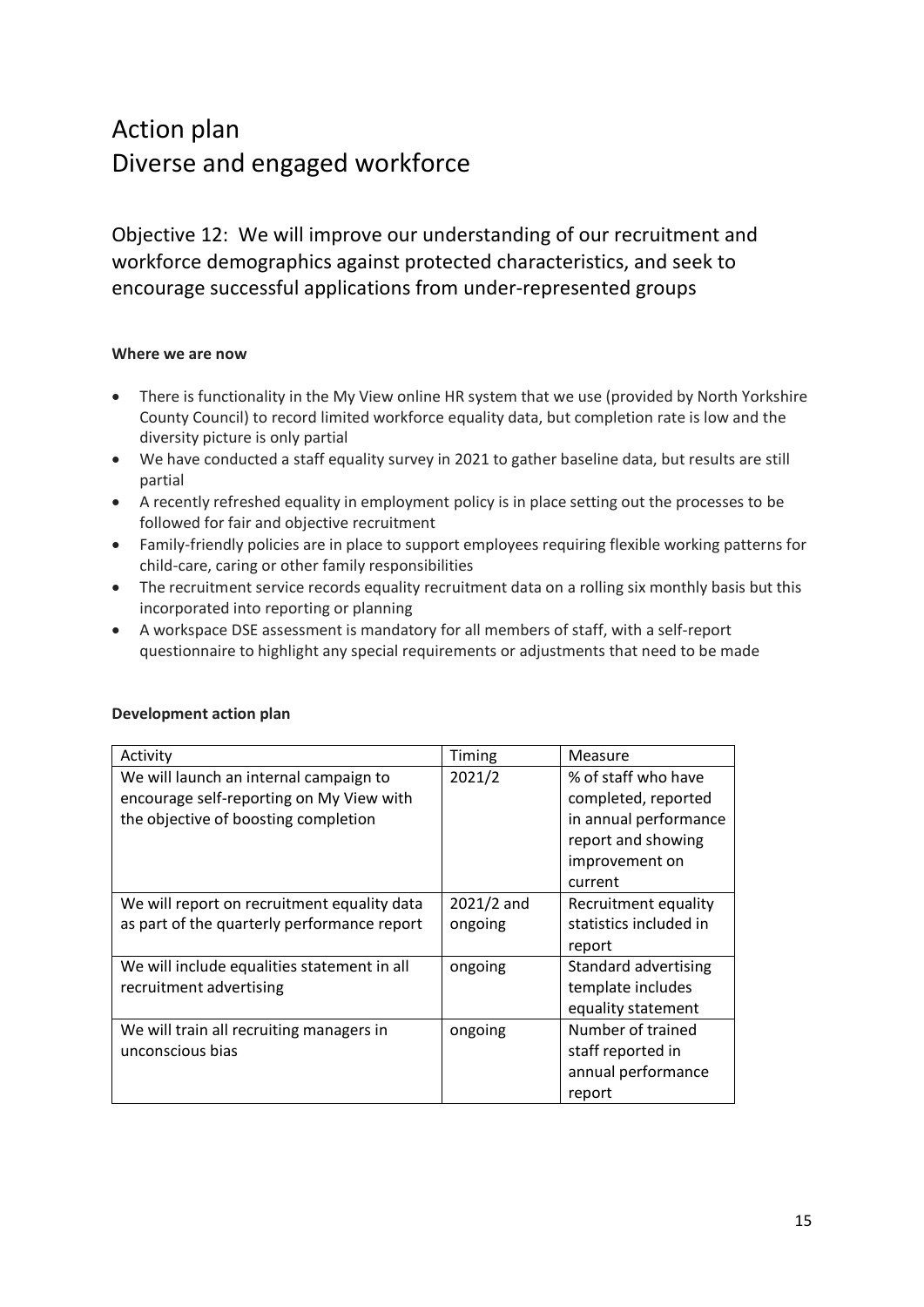| We will measure gender equality across         | 2021/2       | Numbers tracked in    |
|------------------------------------------------|--------------|-----------------------|
| different grades                               | 2022/3       | annual equality       |
|                                                |              | report, issues        |
|                                                |              | identified and        |
|                                                |              | resulting actions     |
|                                                |              | identified            |
| We will report annually on the gender pay      | 2021/2       | Report produced and   |
| gap                                            |              | issues identified     |
| DSE completions and adjustments will be        | $2021/2$ and | Adjustments reported  |
| reported in to the Corporate Health, Safety    | ongoing      | and matters escalated |
| and Well-being Group, in order to have         |              | as required           |
| oversight and flag potential disability issues |              |                       |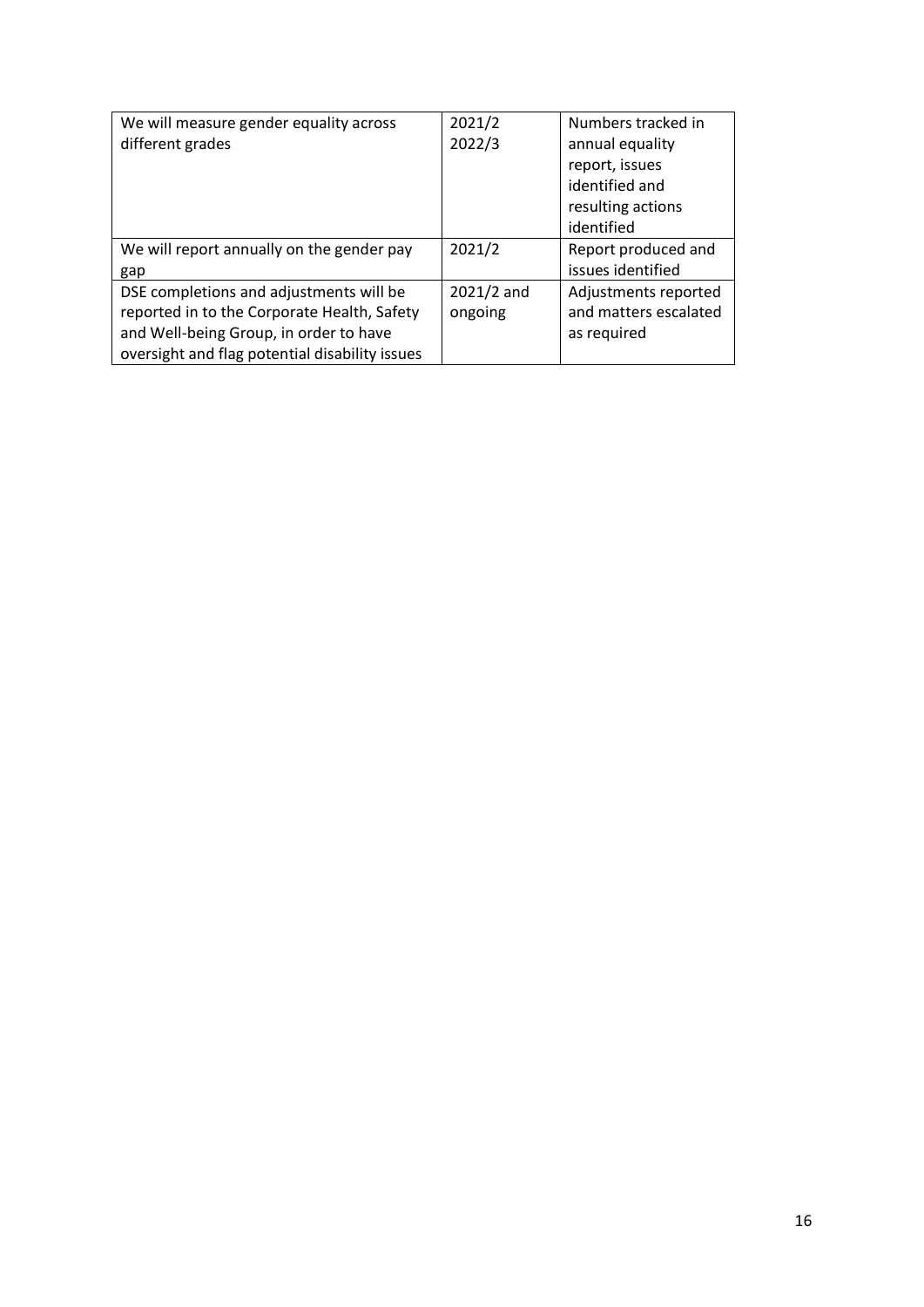### Objective 13: We will develop and deliver a broader training offer for our workforce to ensure that equality, diversity and inclusion, and its practical application, is understood

#### **What happens now**

- Online equality and diversity training is mandatory for all levels of staff and compliance is very high
- Equality training is included in the Member Support programme for Elected Members (attendance is less than 100%)
- The intranet includes information and materials to promote equality awareness and understanding, including unconscious bias

| Development action plan |  |
|-------------------------|--|
|-------------------------|--|

| Activity                                                                                                                                                       | Timing  | Measure                                                                                   |
|----------------------------------------------------------------------------------------------------------------------------------------------------------------|---------|-------------------------------------------------------------------------------------------|
| Develop training plan relevant to different                                                                                                                    | 2021/2  | Training plan agreed                                                                      |
| functions within the council                                                                                                                                   |         |                                                                                           |
| Deliver training plan                                                                                                                                          | Ongoing | Attendance/knowledge<br>test figures reported as<br>part of annual<br>performance reports |
| <b>Ensure Elected Members have opportunity</b><br>to train in equalities as relevant to their<br>role, and follow up on those who have not<br>yet participated | Ongoing | All EMs have trained                                                                      |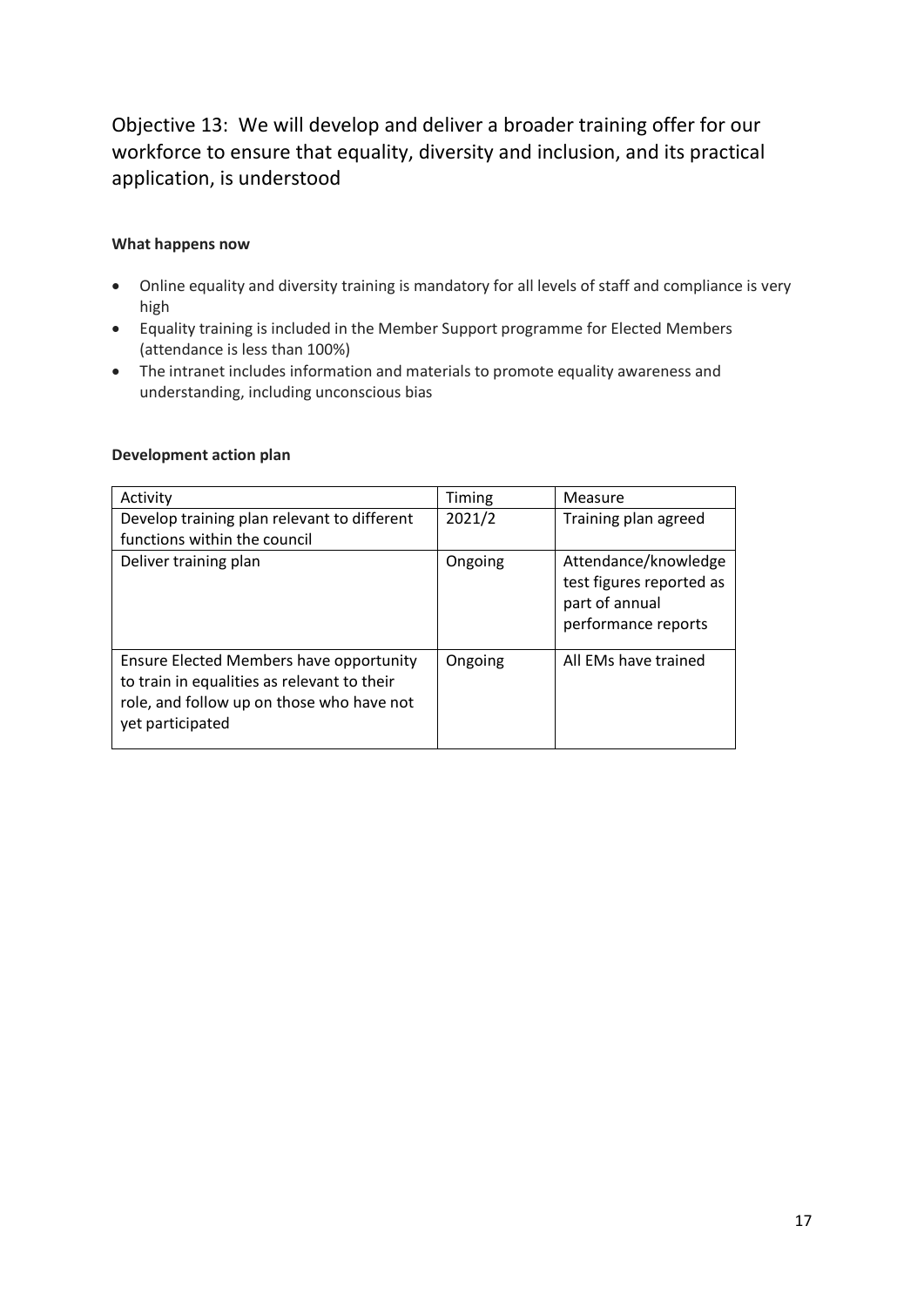### Objective 14: We will raise awareness of our mechanism to support employee health and well-being issues

#### **What happens now**

- The Council has a zero tolerance policy which is publicized on the intranet and on posters throughout the offices premises
- The Council has a 24/7 telephone employee assistance service for confidential counselling, which is publicized via the intranet and all-staff emails, and at specific times
- The Council has an occupational health service which is publicized via the intranet
- The Council has an employee recognition tool that recognises positive work and demonstration of corporate behaviours, as well as providing a mechanism for staff to share ideas for business improvements
- The Council has a well-being group which runs campaigns for employee well-being
- The Council has RDC Connected, a closed social media channel just for staff for well-being information
- The Council has a staff handbook to support staff who are home working
- The Council has a digital pledge to encourage positive behaviours around working digitally
- The Council runs pulse surveys to increase understanding of well-being issues

| <b>Development action plan</b> |  |
|--------------------------------|--|
|                                |  |

| Activity                                                                                  | Timing       | Measure                                       |
|-------------------------------------------------------------------------------------------|--------------|-----------------------------------------------|
| We will regularly raise awareness of zero                                                 | 2021         | Comms messages                                |
| tolerance and reporting mechanisms, health<br>assured and occupational health offers, and | 2021         | distributed on BOB<br>and staff newsletter at |
| the digital pledge with quarterly messages                                                | 2022         | least once a quarter                          |
| through the intranet and weekly staff<br>newsletter                                       | 2022         |                                               |
|                                                                                           | 2022         |                                               |
|                                                                                           | 2022         |                                               |
| We will actively participate in "people"                                                  | To end March | Staff feel informed                           |
| workstream developments in local                                                          | 2023         | and supported on                              |
| government reorganisation structures                                                      |              | LGR, measured                                 |
|                                                                                           |              | through pulse surveys                         |
| We will support staff networks and groups                                                 | ongoing      | Groups are recognised                         |
| such as the Well-being Group and any others                                               |              | by management,                                |
| that might form around protected                                                          |              | receive support in                            |
| charactertistics                                                                          |              | terms of time to                              |
|                                                                                           |              | attend meetings and                           |
|                                                                                           |              | requests from groups                          |
|                                                                                           |              | are considered in the                         |
|                                                                                           |              | appropriate fora                              |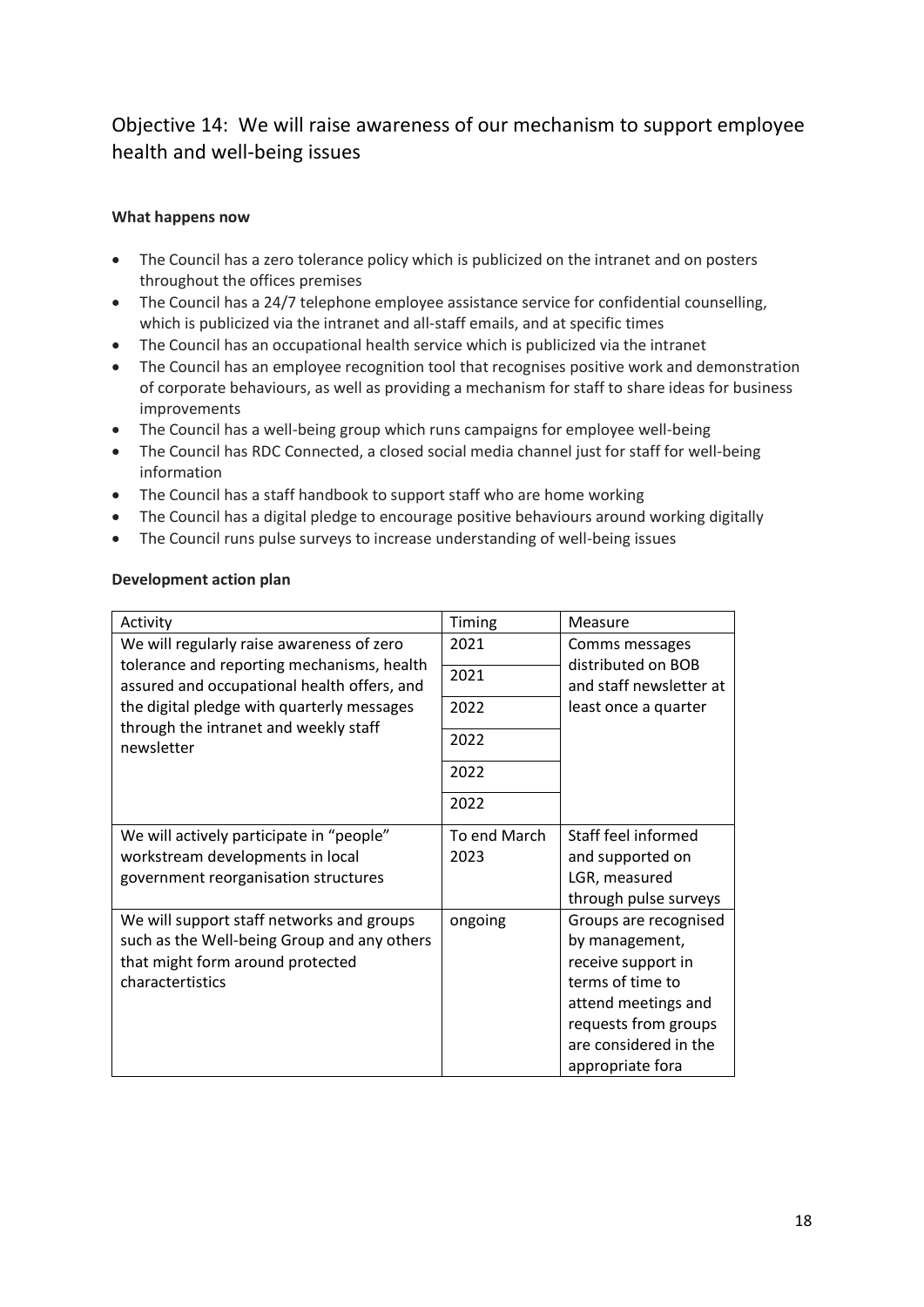## Appendix 1 Engagement statement

#### **Why public information and engagement is important**

Ryedale District Council exists to serve its citizens, and to provide services and initiatives that meet the needs of individuals and communities across the district.

- We are accountable to you, so it is important that we provide you with information about what we are doing on your behalf, so that you can form a view on what is happening, and challenge it if needed
- We believe that you are best-placed to tell us what works best for you, and that you have a key role to play in helping us to shape our services and how they are provided. For that reason, it is important that we provide ways for you to engage with us on the work we do as a council, and give feedback on how things are working so we can improve where necessary

#### **Our approach to providing public information and engagement**

#### *Providing public information*

- We will use a range of methods to provide information about Council decisions, services and performance (eg our website, our Facebook and Twitter channels, local media, advertising printed booklets and posters, online and in-person events, citizen newsletters)
- We will take a "digital first" approach to communicating with the public, because this allows us to reach out to the widest group of people within the resources we have available. However we will always recognise that digital does not suit everyone, and we will make alternatives available on request
- We will make sure that our website meets accessibility standards and is suitable for use with adaptive technology

Example: One of the priorities in the Council Plan is to create a sustainable, safe and clean environment. We used our website, the local media and social media to tell the public how we are saving 36 tonnes of CO2 emissions a year by putting energy-saving LED bulbs in footway lights in Malton and Norton, to cut costs and help the environment.

#### *Consultation*

- At least once a year we will consult with the public on how we spend the Council's budget, and generally on the services we provide. We will use your answers to help us to improve what we do.
- In addition to the annual consultation, we will actively seek out additional opportunities to consult with citizens when we make significant changes to services, so that you can have a say about what happens.
- When we consult, we pledge to provide enough time for people to take part in the consultation (this will not usually be less than four weeks), and to take account of the responses in our decisions/actions.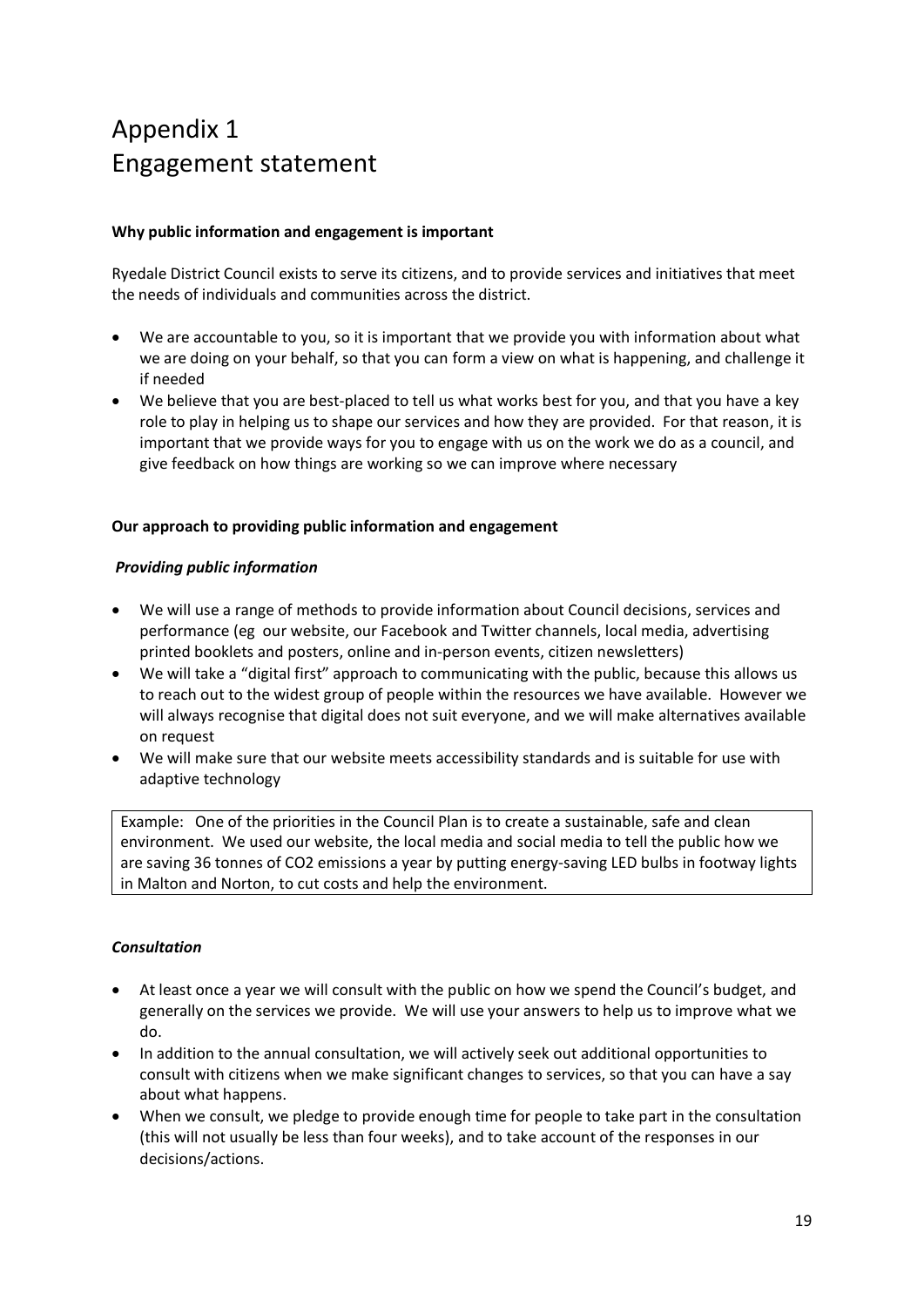Example: We were considering changing the Council Tax Support Scheme so we launched a public consultation to explain the possible options for change, and the advantages and disadvantages. The results of the consultation were provided to Councillors so they could take the views of local people into account when making their decision.

#### *Involvement*

- Where relevant and practical, we will seek to involve communities directly in decision-making. This is the most interactive form of engagement, and allows citizens to have a far greater level of involvement in shaping the services we provide.
- When we involve people directly, we will make every effort to reach out to relevant hard to reach groups in ways that are appropriate to them.

Example: We are taking a Place Standard approach to community service improvement in Pickering. We invited people from all parts of Pickering to an event where they could say what was important to them and how they wanted services to change. We also conducted a survey (online and in-person) for people who couldn't attend the event and reached out to young people via a youth group and an online app.

#### **Over-arching principles for engagement**

- We pledge to use everyday language and avoid technical jargon that can be hard to understand
- We recognise the need to be inclusive in our communication and engagement, and we will communicate and engage in a way that shows courtesy and respect for all citizens
- We will be clear about the purpose of any consultation or involvement activity we undertake with you, so that you know how your opinions will be used
- When we consult and engage, we will be realistic about the level of discretion the Council has over certain decisions, and how far citizens' views can be taken into account
- We will publicize the results of consultation and involvement activities on our website in a timely way so you know what happened as a consequence of your engagement
- We will co-ordinate our approach to consultation and involvement within the Council, and with partner organisations if necessary, to avoid duplication and engagement fatigue
- We will respect confidentiality and will operate in line with data protection legislation

#### **How we will measure citizen information and engagement**

- We will incorporate engagement in our performance reporting structure
- The annual survey will feature questions on:
	- $\circ$  The percentage of people who feel confident they can access information about the Council, its activities and services if/when they need it
	- o The percentage of people surveyed who feel they can influence decisions affecting their local area
- We will report annually (within two months of the end of the financial year) on consultations/involvement activities undertaken and how the results were incorporated into decision-making or planning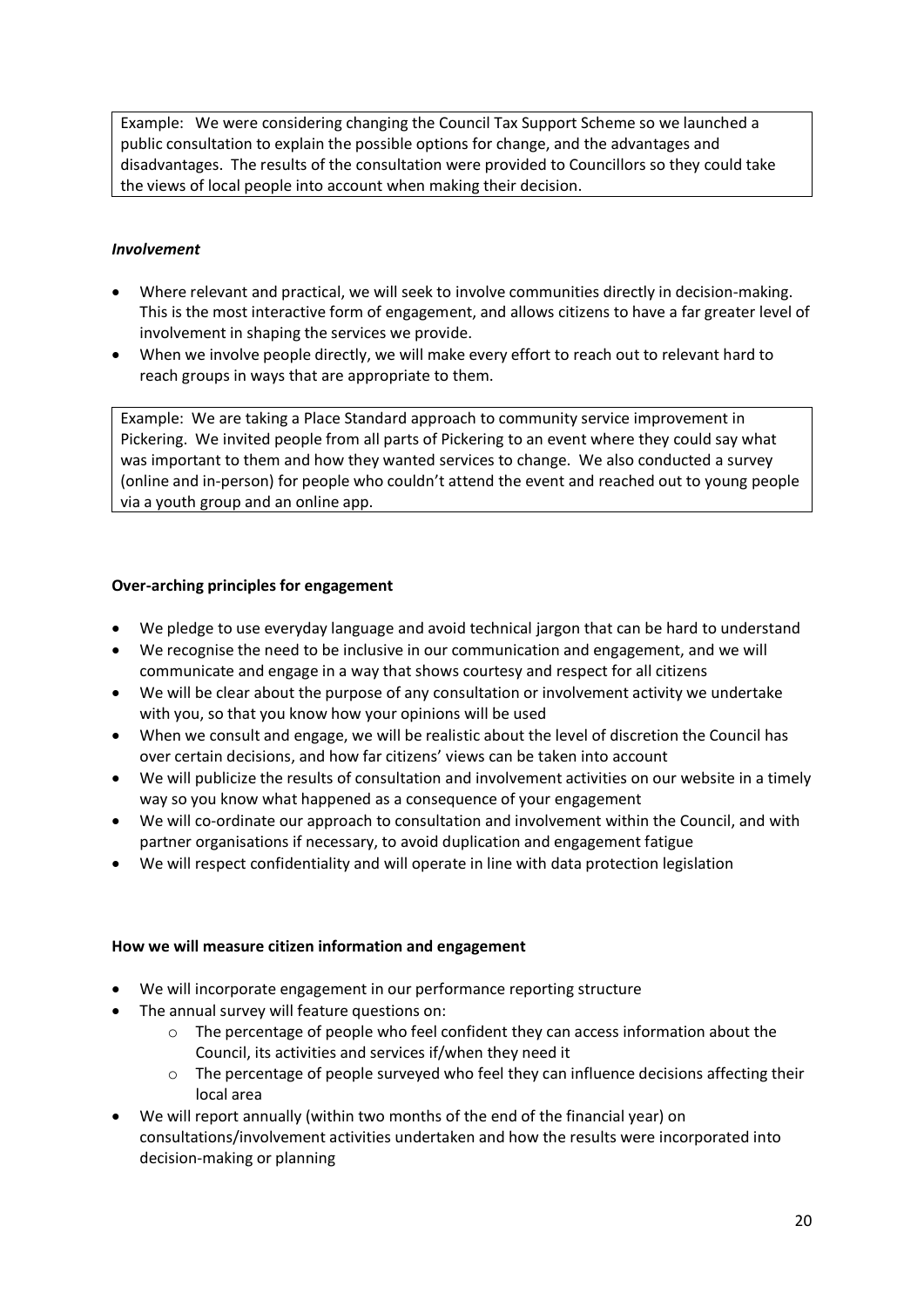## Appendix 2 Equality reporting outline

### Annual equality report

#### **Understanding and working with communities**

- Commentary on data being published through community profile platform, partners engaged in contributing and using data as part of decision-making
- Engagement meetings held with protected characteristic groups as part of annual survey and results of their feedback

#### **Leadership and organisational commitment**

- Evidence of equalities featuring in internal communications/staff meetings
- Number of standards complaints relating to equalities matters, comparison year on year
- Number of equality impact assessments published

#### **Responsive services and customer care**

- Instant frontline customer satisfaction check statistics
- Annual customer satisfaction survey data, by protected characteristics
- Number of public consultations undertaken and results
- Commentary on additional equality-related qualitative data resulting from digital platform
- Number of complaints by protected characteristics
- Number of equality impact assessments completed, as percentage of all new policies/initiatives/tenders over £25k, year on previous year
- Report status/progress against equality objectives incorporated into service plans
- Commentary on social value in procurement and commissioning
- Number of hate crime incidents per type, current year against previous year, with commentary on actions taken to address
- Activities undertaken in support of hate crime week

#### **Diverse and engaged workforce**

- Attendance figures against all elements of the equality training plan
- Recruitment equality statistics compared with district demographics, with commentary on gaps and actions to be taken
- Gender reporting against each grade, with commentary on gaps and actions to be taken
- Gender pay gap information with issues identified
- Figures on use of Health Assured and Occupational Health Service (read across from annual health and safety report)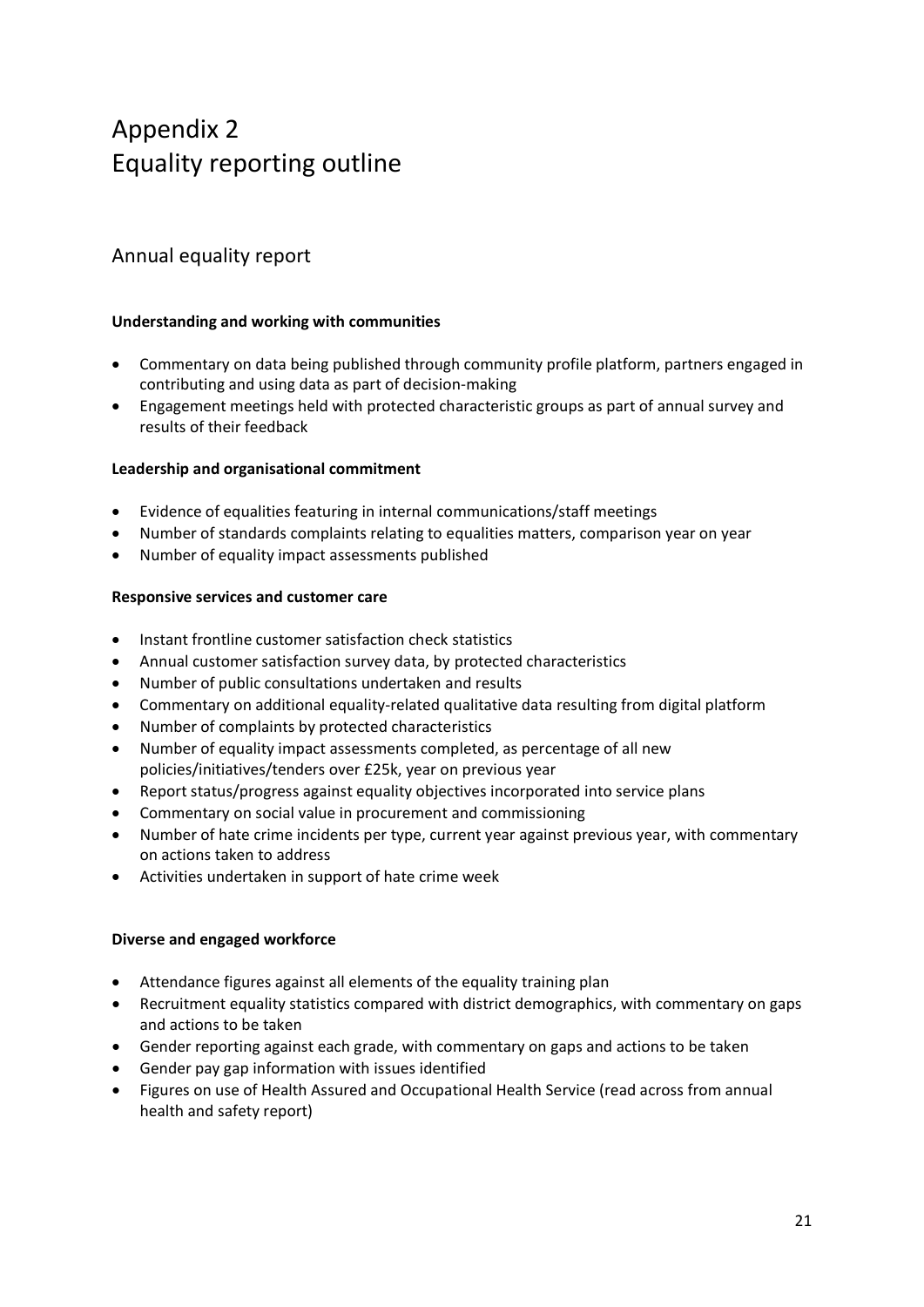## Appendix 3 Equality Impact Assessment

Equality impact assessments are public documents. They are published on Ryedale District Council's website. If they form part of a decision to be made by committee or Council, the equality impact assessment may also be published as part of committee/Council papers.

| What is this EIA about?                  |  |                           |  |                    |  |
|------------------------------------------|--|---------------------------|--|--------------------|--|
| Starting a new service                   |  | Changing existing service |  | Stopping a service |  |
|                                          |  |                           |  |                    |  |
| Briefly describe what is being proposed. |  |                           |  |                    |  |

Why is this change necessary?

| How will this proposal affect people with protected characteristics? |        |        |           |                                               |  |
|----------------------------------------------------------------------|--------|--------|-----------|-----------------------------------------------|--|
| Characteristic                                                       | Make   | Make   | <b>No</b> | Describe the impact, referring to any         |  |
|                                                                      | things | things | impact    | information, consultation or involvement that |  |
|                                                                      | better | worse  |           | evidences your assessment                     |  |
| Age                                                                  |        |        |           |                                               |  |
|                                                                      |        |        |           |                                               |  |
| Disability                                                           |        |        |           |                                               |  |
|                                                                      |        |        |           |                                               |  |
| Sex                                                                  |        |        |           |                                               |  |
|                                                                      |        |        |           |                                               |  |
| Race                                                                 |        |        |           |                                               |  |
|                                                                      |        |        |           |                                               |  |
| Gender                                                               |        |        |           |                                               |  |
| reassignment                                                         |        |        |           |                                               |  |
| Sexual                                                               |        |        |           |                                               |  |
| orientation                                                          |        |        |           |                                               |  |
| Religion or belief                                                   |        |        |           |                                               |  |
|                                                                      |        |        |           |                                               |  |
| Pregnancy or                                                         |        |        |           |                                               |  |
| maternity                                                            |        |        |           |                                               |  |
| Marriage or civil                                                    |        |        |           |                                               |  |
| partnership                                                          |        |        |           |                                               |  |

Will the proposal affect anyone more because of a combination of protected characteristics? (eg older women or young gay men) State what you think the effect may be and why.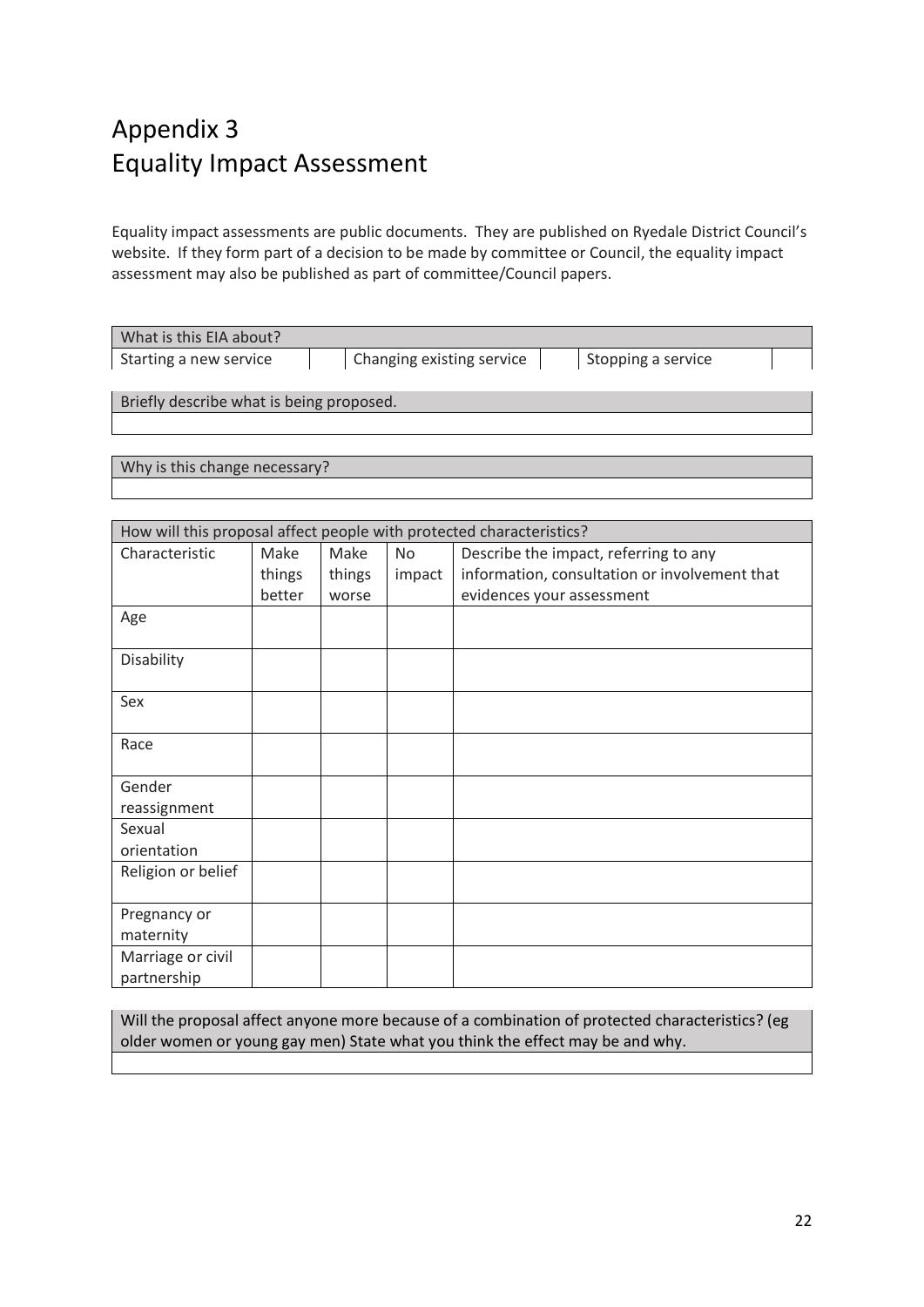| How will this proposal affect people who |  |  |  |
|------------------------------------------|--|--|--|
| Live in a rural area                     |  |  |  |
| Have a low income                        |  |  |  |
| Have caring responsibilities             |  |  |  |
| Do not have good digital access          |  |  |  |

If you have identified any adverse impacts, describe below what you will do to address them. If no mitigation is possible explain why not.

What will you do post-implementation to check/address any unexpected impacts?

In this section, summarize: what information/consultation/involvement you have done and where the results can be found, who will be negatively/positively impacted, and how you will minimize negative impact. You should then use this para in your report to decision-makers under the equality implications section

If your proposal is subject to agreement from a Committee or Council, please provide details of when you expect it to be presented. Name of meeting

Date to be presented at meeting

This assessment relates to an exempt item  $YES / NO$ 

Signature and name of proposer Signature and name of Head of Function (if different)

#### **What to do with this assessment when it has been completed:**

- Send the completed report to [commsteam@ryedale.gov.uk](mailto:commsteam@ryedale.gov.uk) so it can be publicized on the website
- Ensure you have used the summary section on any report you put to SMB, Committee or Council. You should also include the URL link to the published report.